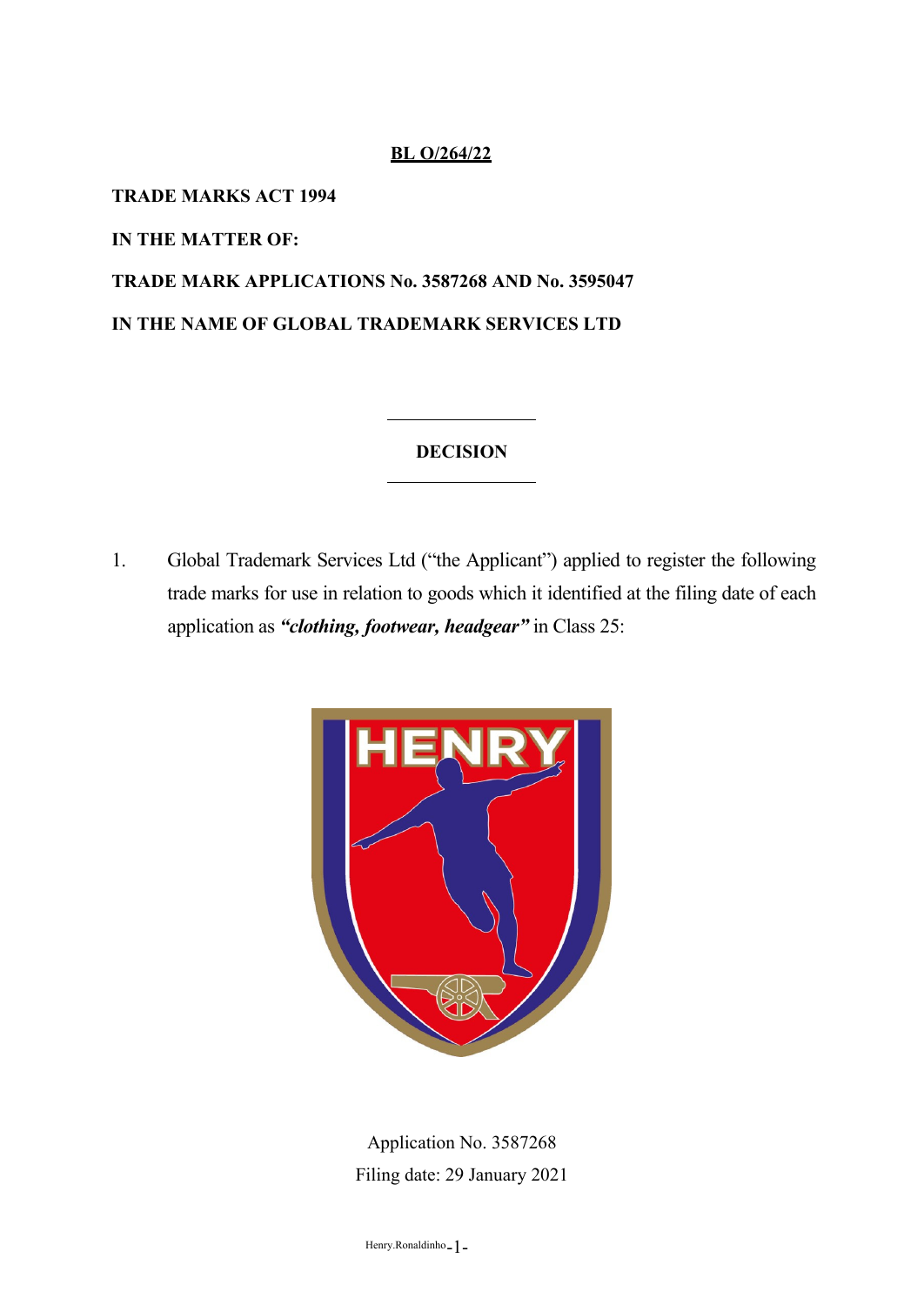

Application No. 3591582 Filing date: 6 February 2021



Application No. 3591586 Filing date: 6 February 2021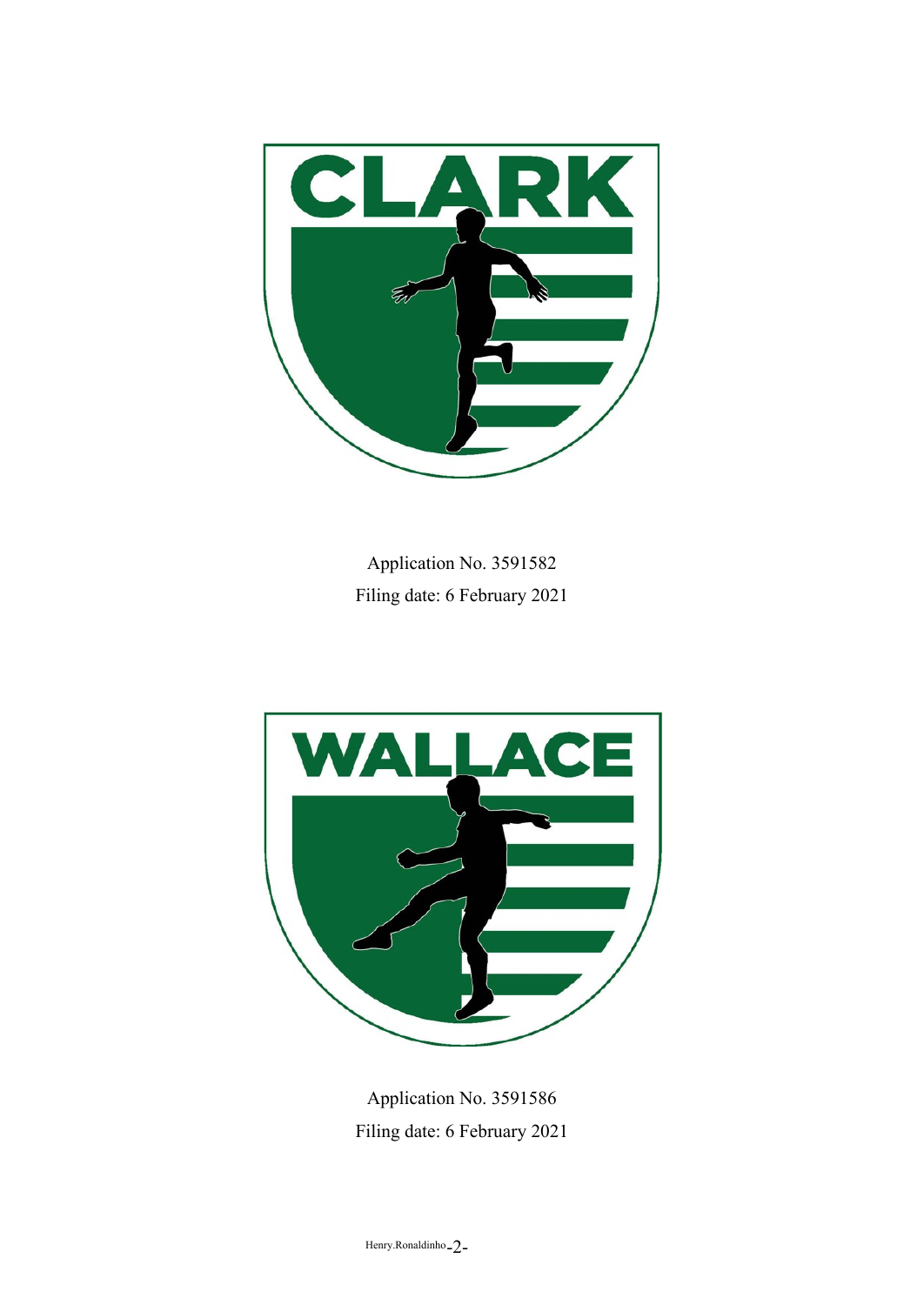

Application No. 3595047 Filing date: 12 February 2021.

2. The Registrar raised *ex officio* objections to all four applications for registration under section 3(6) of the Trade Marks Act 1994. The Registrar's representative confirmed at the hearing before me that the objections were raised on the basis of the following 'bad faith' practice set out in the Registry's Examination Guide: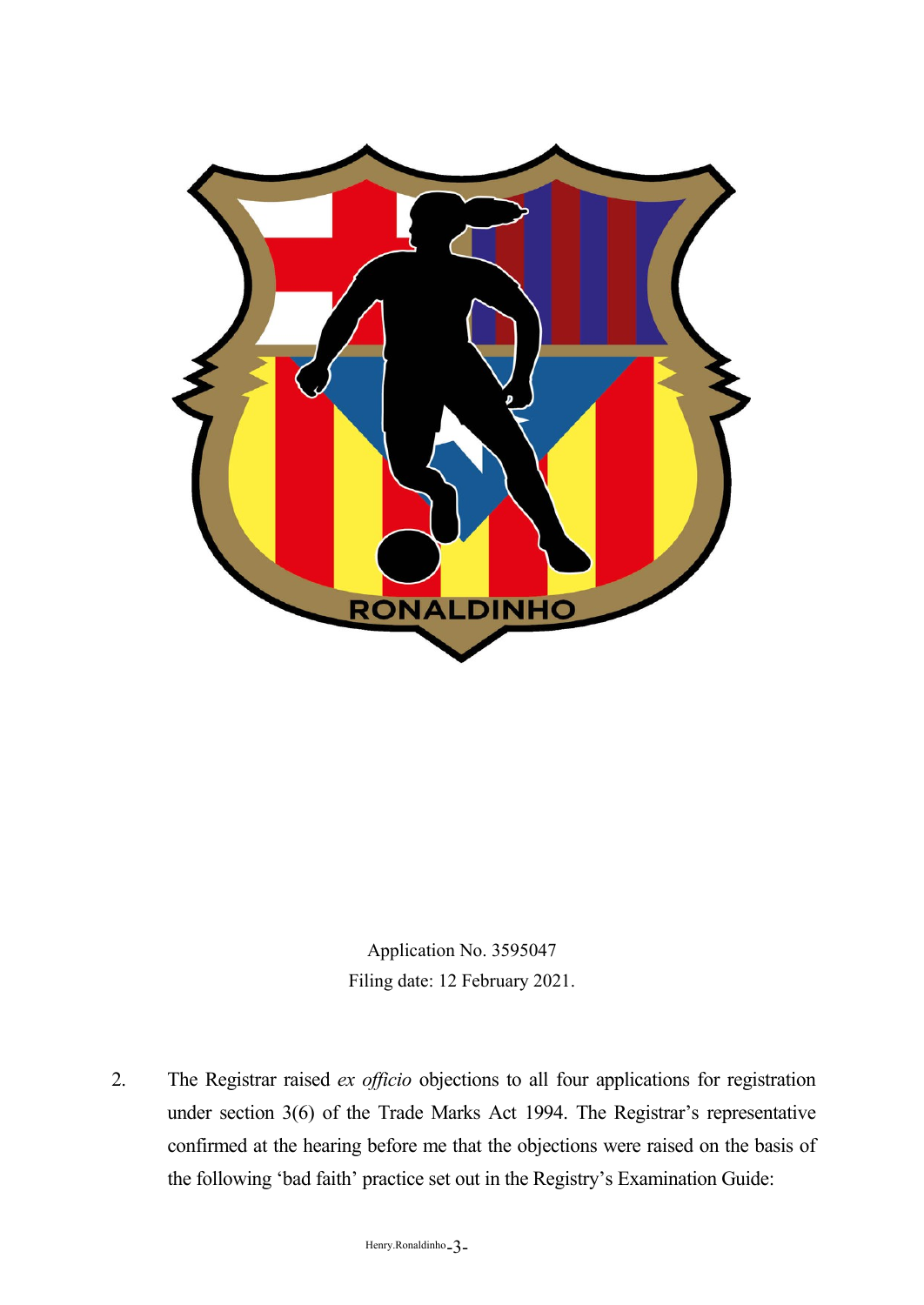Where third parties apply to register the name of a famous individual or a recently deceased famous individual an objection under section 3(6) may be appropriate. However, this will depend upon whether the application covers goods and / or services with which the famous individual is associated, and who has applied for the mark. For example, an application to register the name of a famous fashion model for 'clothing' or 'cosmetics' would be liable to an objection because it is an obvious attempt to take unfair advantage of the other person's reputation, unless of course that mark was applied for by the model themselves. Conversely, an objection to register a name of a famous fashion model for 'agricultural machinery' would not be liable to a bad faith objection.

An objection under section 3(6) to the name of a famous individual can be overcome by obtaining consent from that person, if it appears that the mark has not been applied for in their name. Applications to register the names of famous musical groups will not normally face an objection under section 3(6) at the examination stage. This is because to firmly establish who are the rightful owners of the names of musical groups often requires evidence and is therefore best left to be determined in opposition proceedings.

- 3. On 29 April 2021, a hearing took place before Ms Linda Smith acting for the Registrar of Trade Marks to consider the Registry's objections to the applications for registration identified above. The Applicant was represented at the hearing by its director Mr Jim Dear.
- 4. The Hearing Officer decided to maintain the Registrar's 'bad faith filing' objections in relation to Application No. 3587268 (HENRY) and Application No. 3595047 (RONALDINHO). She waived them in relation to Application No. 3591582 (CLARK) and Application No. 3591586 (WALLACE). With regard to the latter applications: the Register shows that Application No. 3591582 (CLARK) was subsequently opposed by C & J Clark International Ltd on 8 July 2021 and that Application No. 3591586 (WALLACE) proceeded to registration without opposition on 16 July 2021.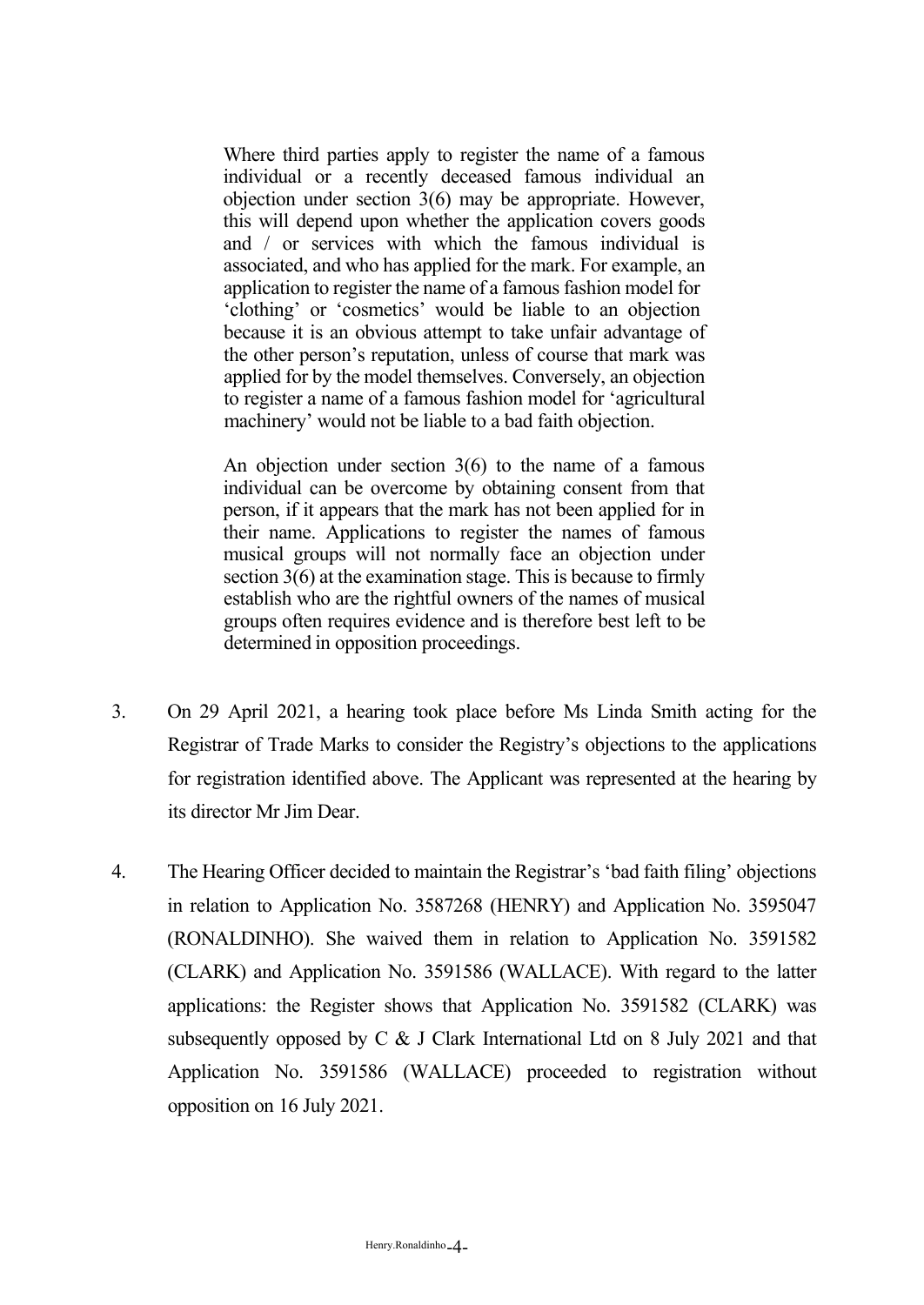- 5. The Applicant requested written reasons for the refusal of Application No. 3587268 (HENRY) and Application No. 3595047 (RONALDINHO). These were issued in substantially similar terms under reference BL O/629/21 (RONALDINHO) and BL O/630/21 (HENRY) on 24 August 2021. The paragraph numbers I refer to below are interchangeable as between the two Decisions.
- 6. In her Decisions, the Hearing Officer noted (paragraph [3]) the submissions made by Mr Dear on behalf of the Applicant to the effect:
	- (1) that surnames are, in principle, eligible for registration as trade marks in accordance with the Judgment of the Court of Justice in Case C-404/02 Nichols EU:C:2004:538 at paragraphs [26], [30];
	- (2) that the Registry has a duty to act impartially and not as agents or representatives of individuals or organisations;
	- (3) that the examination of these marks was inconsistent with the examination of other 'surname' marks which the Applicant had successfully applied to register in Class 25;
	- (4) that there is no right of publicity or a right to protect a person's image or likeness in the UK.
- 7. The Hearing Officer observed at paragraph [6] that: "At the hearing Mr Dear was extremely upset about the objection raised in respect of bad faith, seeing it as an implication that he had in some way acted in an underhand manner that was contrary to honest business practice. … *I reassured Mr Dear that we were not accusing him of acting in an underhand way*, but where the names of famous individuals are involved we may need to establish whether or not that individual has given consent for their name to be used. …"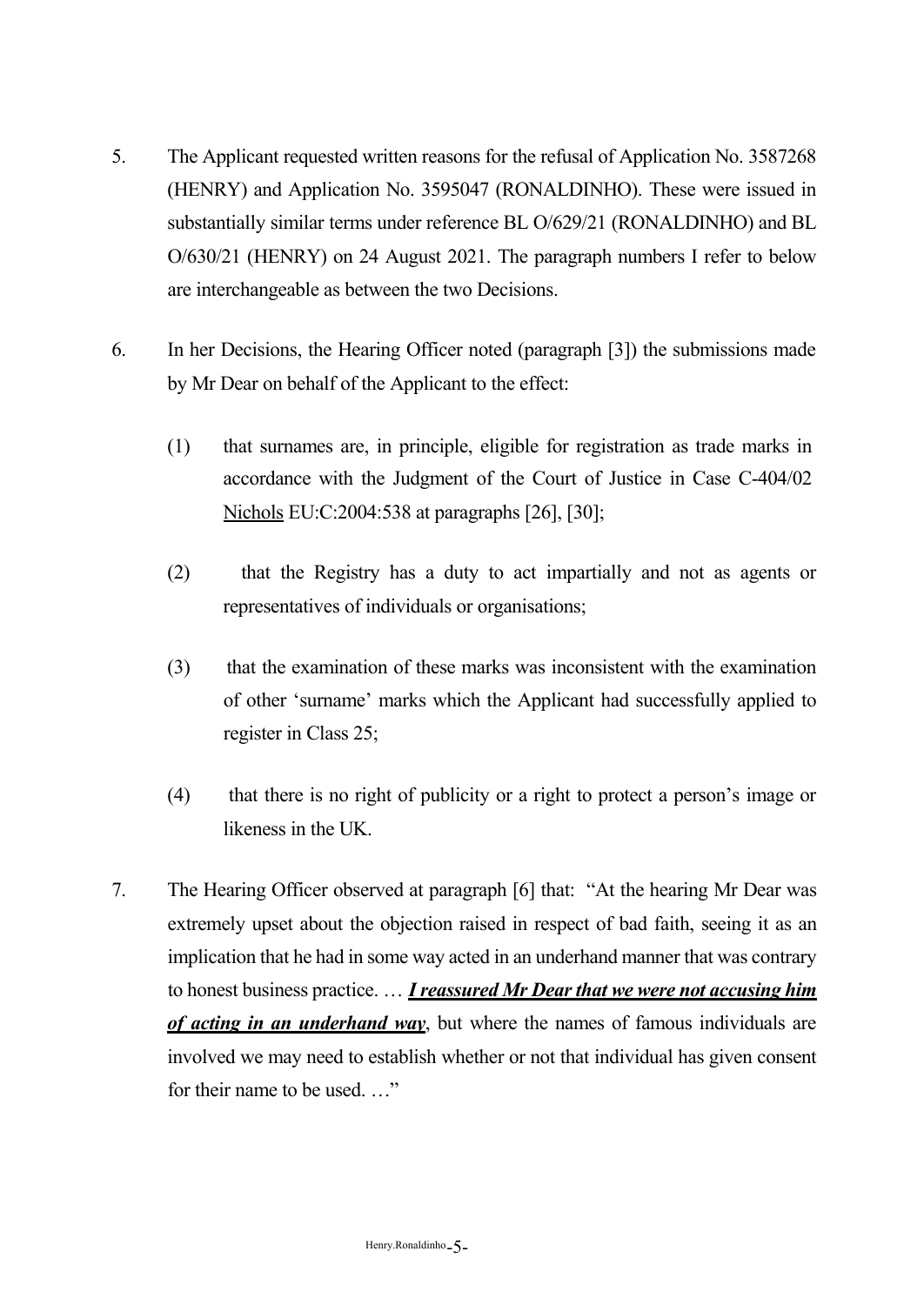- 8. She nonetheless went on to confirm in paragraph [12] that she was guided by Case T-795/17 Moreira v EUIPO (NEYMAR) EU:T:2019:329 at paragraph [23] as to the test that she was applying for the purpose of assessing "bad faith": *"…bad faith relates to a subjective motivation on the part of the trade mark applicant namely a dishonest intention or other sinister motive. It involves conduct which departs from accepted principles of ethical behaviour or honest commercial and business practices …"*.
- 9. Her approach to the application of that test was as indicated in paragraph [13]: *"The Neymar decision … makes it clear that bad faith may be assumed in the event of the lack of a proper explanation by the applicant to rebut certain known facts, which in turn led to inescapable motivations on the part of the applicant and as far as the filing of the trade mark application was concerned"*; and in paragraph [21]: *"At the very least Mr Dear, given the known facts, owed the registry a plausible explanation for his application in order to overcome the presumption"*.
- 10. The Hearing Officer stated in paragraph [25] that it was the Registrar's duty to raise and maintain "bad faith filing" objections of the kind that had been raised in the present case: *"It is well established that the registrar has the duty of being a 'gatekeeper' to the register and should do their utmost to ensure that trade marks are strenuously examined to ensure statutory compliance"*.
- 11. The interests which the Registrar was seeking to protect by doing so were identified in paragraph [29]: *"The registrar reserves the right to intervene on the basis of bad faith, not just in an inter-partes capacity (judging between private parties) but also in an ex-parte examination which may save the parties the time and expense of engaging in an inter-partes action. In so doing the registrar is applying known facts to determine intent and seek to protect not just the famous person but also the average consumer who would be misled …"*.
- 12. With reference to the Judgment of Henry Carr J in Trump International Ltd v DTTM Operations LLC [2019] EWHC 769 (Ch) the Hearing Officer said in paragraph [26]: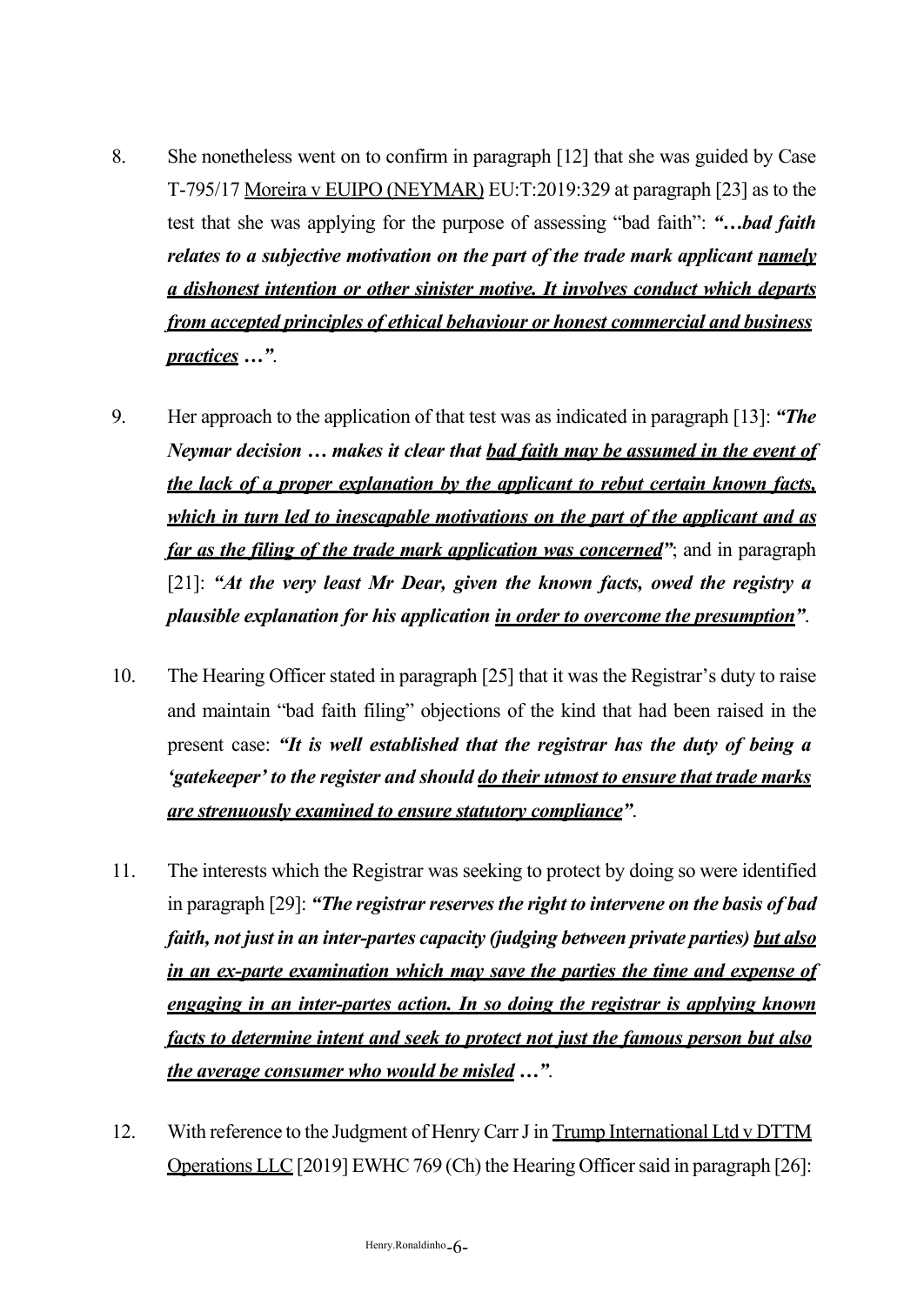*"…that decision clearly givesthe registrarthe authority to ask relevant questions, in an ex parte situation as much as an inter-partes one, to ascertain if an objection under bad faith is appropriate."*

- 13. The Hearing Officer acknowledged in paragraphs [19] and [28] that there is no right of publicity or personality or right to protect a person's image or likeness in the UK, but treated that as inconsequential for the purposes of the Registrar's bad faith filing objections in view of the scope for rights to exist on the basis that *"there have been a number of cases concerning a famous person's goodwill under the common law action for passing off"* with the definition of 'endorsement' given by Laddie J in Irvine v Talksport Ltd [2002] EWHC 367 (Ch) at paragraph [9] being one example *"on the question of the goodwill which may be held by a famous person"*.
- 14. The 'first to file' principle was treated as inconsequential for the purposes of the Registrar's objections to registration on the basis of bad faith filing: paragraph [23].
- 15. The Hearing Officer referred in paragraph [25] to *"one further fact which I believe to be relevant"*. This was that: *"In correspondence dated 3 June 2021 Mr Dear informed me that he has hundreds of similar marks to register. This points to a pattern of behaviour, or likely behaviour which would have the capacity to further convince me that, if given free rein or carte blanche to register these marks, Mr Dear's actions could similarly impact the registration of trade marks and those relating to famous people in particular. I do not think it an exaggeration to say that there would be a serious risk of the mechanism of trade mark registration being brought into disrepute."*
- 16. This general criticism of the Applicant did not sit easily with paragraph [27], where the Hearing Officer referred to the principle on which she had decided to waive the Registrar's bad faith filing objections to Application No. 3591582 (CLARK) and Application No. 3591586 (WALLACE): *"I have to point out that each mark is examined on its own merits … such an approach may give rise to the question of,*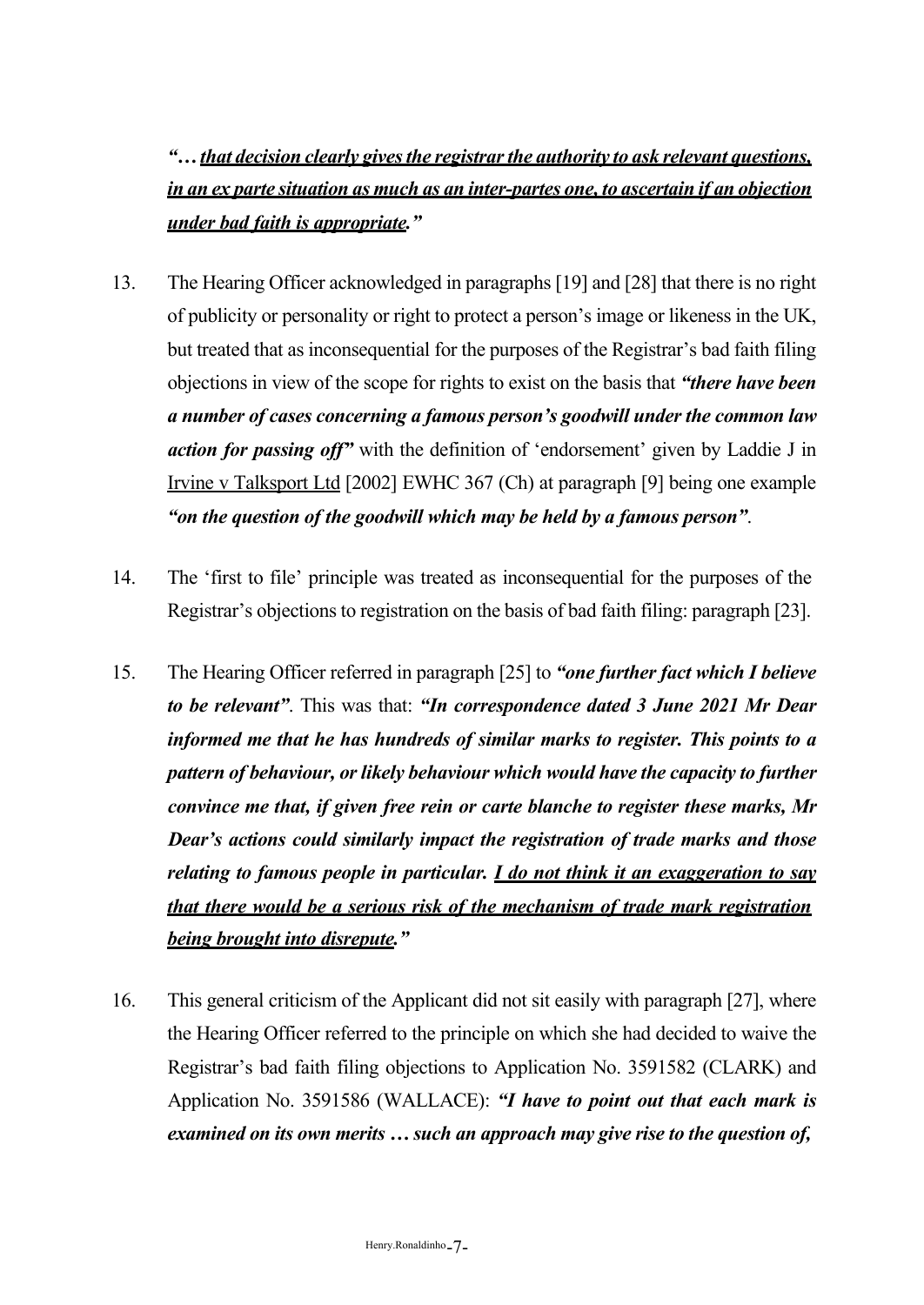## *what level of fame is required in relation to whether the registrar decides to intervene on a given case. This is a question of individual circumstance …"*.

- 17. In paragraph [32], the Hearing Officer summed up her Decisions in a way which indicated that the Registrar was, in effect, conferring a 'right to a name' on the famous individuals concerned: *" … without the consent of [Ronaldinho / Henry] I consider the application to have been made in bad faith. Mr Dear was given the opportunity to obtain consent to the use and registration of the mark from [Ronaldinho / Henry] but he appears to have chosen not to do so."*
- 18. The Applicant appeals under section 76 of the Trade Marks Act 1994 contending, in substance, that the Registrar's rejections of its trade mark applications on the ground of bad faith filing were legally and procedurally flawed and that the Decisions under appeal should be set aside so as to enable the applications in question to move forward to publication for the purposes of opposition under section 38 of the Act and beyond that to registration in the absence of opposition.
- 19. On 6 March 2022, after the hearing of the present appeals, the Applicant filed a Form TM21 for each of the applications in issue requesting amendments to the list of goods in Class 25 so as to specify:
	- (i) in relation to Application No. 3595047 (RONALDINHO) that the goods *"will only be marketed and sold to online supporters of a Spanish League Football Club and not to the General Public or the Average Consumer. The clothing will only be sold online through a specific website targeting the above supporters."*
	- (ii) in relation to Application No. 3587268 (HENRY) that the goods *"will only be marketed and sold to online supporters of a English Football Club through a specific online website targeted at only the above supporters. This trademark will not be marketed to the General Public or the Average Consumer."*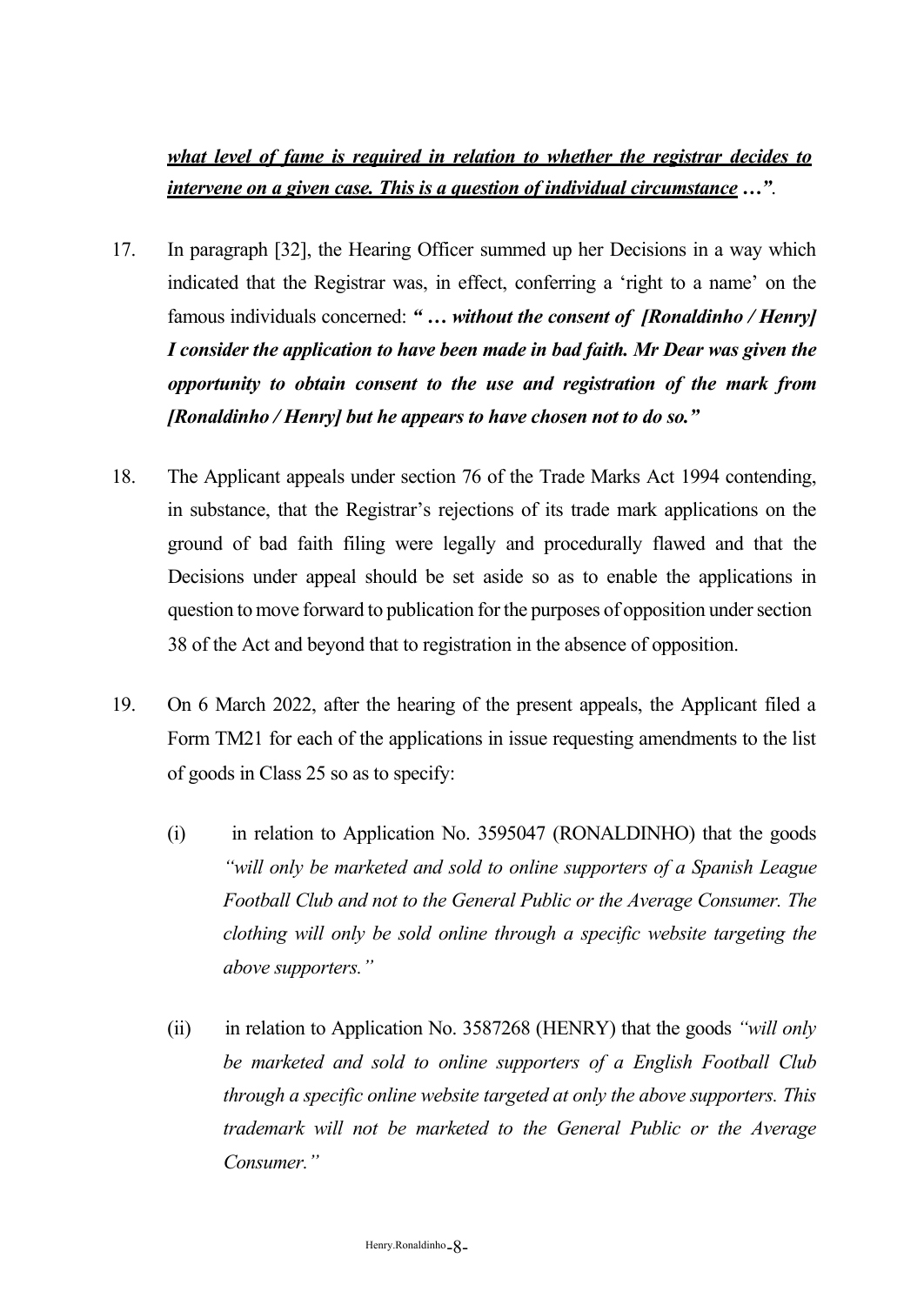- 20. The Registry has thus far declined to process the requests on the basis that the applications are under appeal and have been refused. The preliminary view indicated in the Registry's official letter of 22 March 2022 is that the proposed limitations are, in any event, not acceptable. That is because they are liable to create legal uncertainty in breach of 'the POSTKANTOOR principle' by identifying characteristics which may be present or absent without changing the nature, function or purpose of the specified goods: see RFC Trade Marks BL O/414/16 (25 August 2016) at paragraph [19]. If the Applicant nonetheless wishes to maintain that its proposed limitations can legitimately be accepted, it will need to take that point through to a determination by the Registrar in the first instance.
- 21. The Applicant and the Registrar were informed in the email notifying them of the date for the hearing of these appeals that on the basis of the matters raised for consideration in the Grounds of Appeal, I wished to receive submissions as to whether the Registrar was able of his own motion to raise and uphold the particular 'bad faith' objections that are now in question: (1) compatibly with the Applicant's right to a fair hearing by an independent and impartial tribunal; (2) consistently with the legal principles referred to by the Court of Appeal in Sky Ltd v SkyKick UK Ltd [2021] EWCA Civ 1121 at paragraphs [67] and [78].
- 22. In the Judgment of the Court of Appeal in Sky at paragraph [67] Sir Christopher Floyd stated as follows:

The following points of relevance to this case can be gleaned from these CJEU authorities:

- 1. The allegation that a trade mark has been applied for in bad faith is one of the absolute grounds for invalidity of an EU trade mark which can be relied on before the EUIPO or by means of a counterclaim in infringement proceedings: *Lindt* at [34].
- 2. Bad faith is an autonomous concept of EU trade mark law which must be given a uniform interpretation in the EU: *Malaysia Dairy Industries* at [29].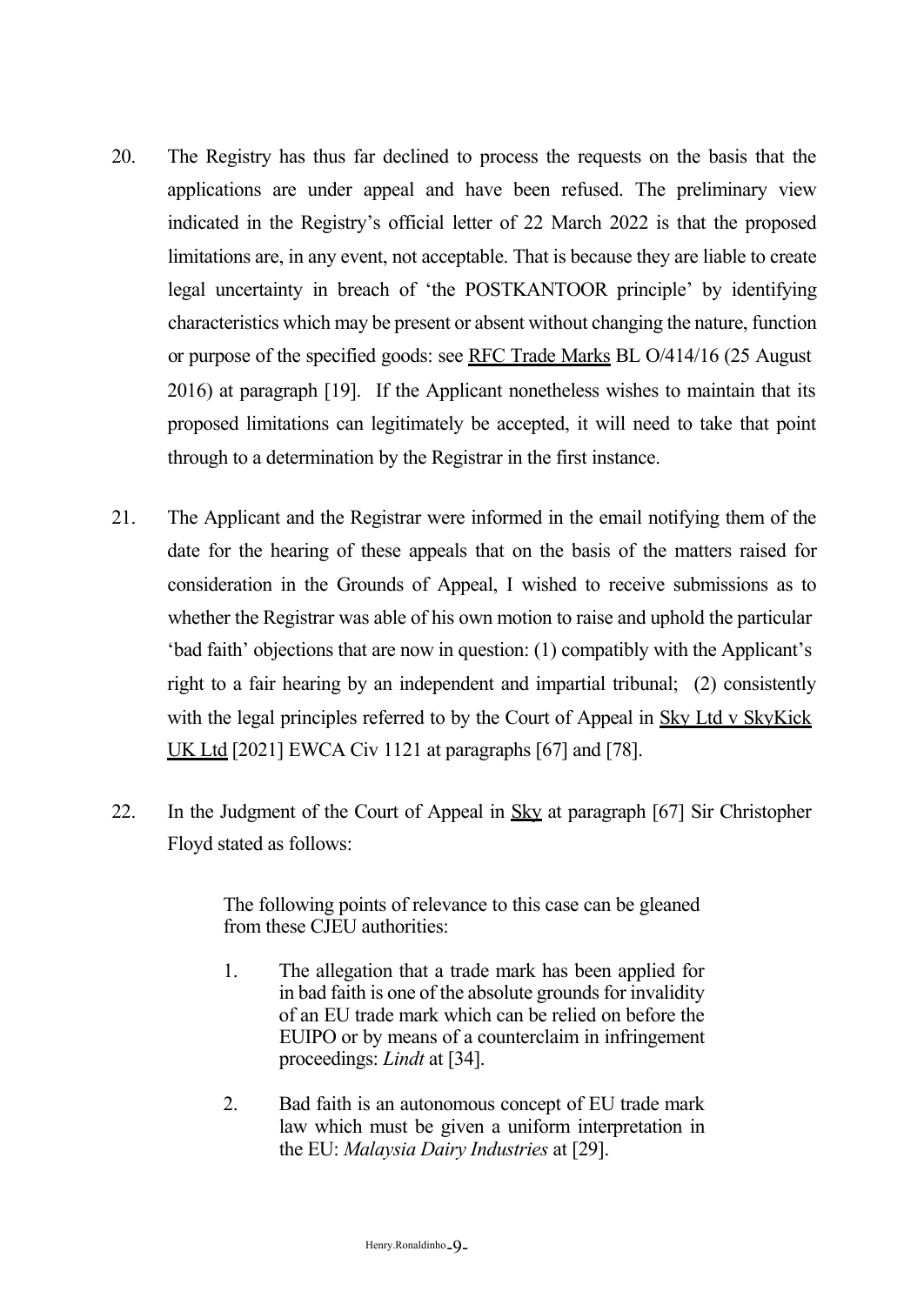- 3. The concept of bad faith presupposes the existence of a dishonest state of mind or intention, but dishonesty is to be understood in the context of trade mark law, i.e. the course of trade and having regard to the objectives of the law namely the establishment and functioning of the internal market, contributing to the system of undistorted competition in the Union, in which each undertaking must, in order to attract and retain customers by the quality of its goods or services, be able to have registered as trade marks signs which enable the consumer, without any possibility of confusion, to distinguish those goods or services from others which have a different origin: *Lindt* at [45]; *Koton Magazacilik* at [45]
- 4. The concept of bad faith, so understood, relates to a subjective motivation on the part of the trade mark applicant, namely a dishonest intention or other sinister motive. It involves conduct which departs from accepted standards of ethical behaviour or honest commercial and business practices: *Hasbro* at [41].
- 5. The date for assessment of bad faith isthe time of filing the application: *Lindt* at [35].
- 6. It is for the party alleging bad faith to prove it: good faith is presumed until the contrary is proved: *Pelikan*  at [21] and [40].
- 7. Where the court or tribunal finds that the objective circumstances of a particular case raise a rebuttable presumption of lack of good faith, it is for the applicant to provide a plausible explanation of the objectives and commercial logic pursued by the application: *Hasbro*  at [42].
- 8. Whether the applicant was acting in bad faith must be the subject of an overall assessment, taking into account all the factors relevant to the particular case: *Lindt* at [37].
- 9. For that purpose it is necessary to examine the applicant's intention at the time the mark was filed, which is a subjective factor which must be determined by reference to the objective circumstances of the particular case: *Lindt* at [41]-[42].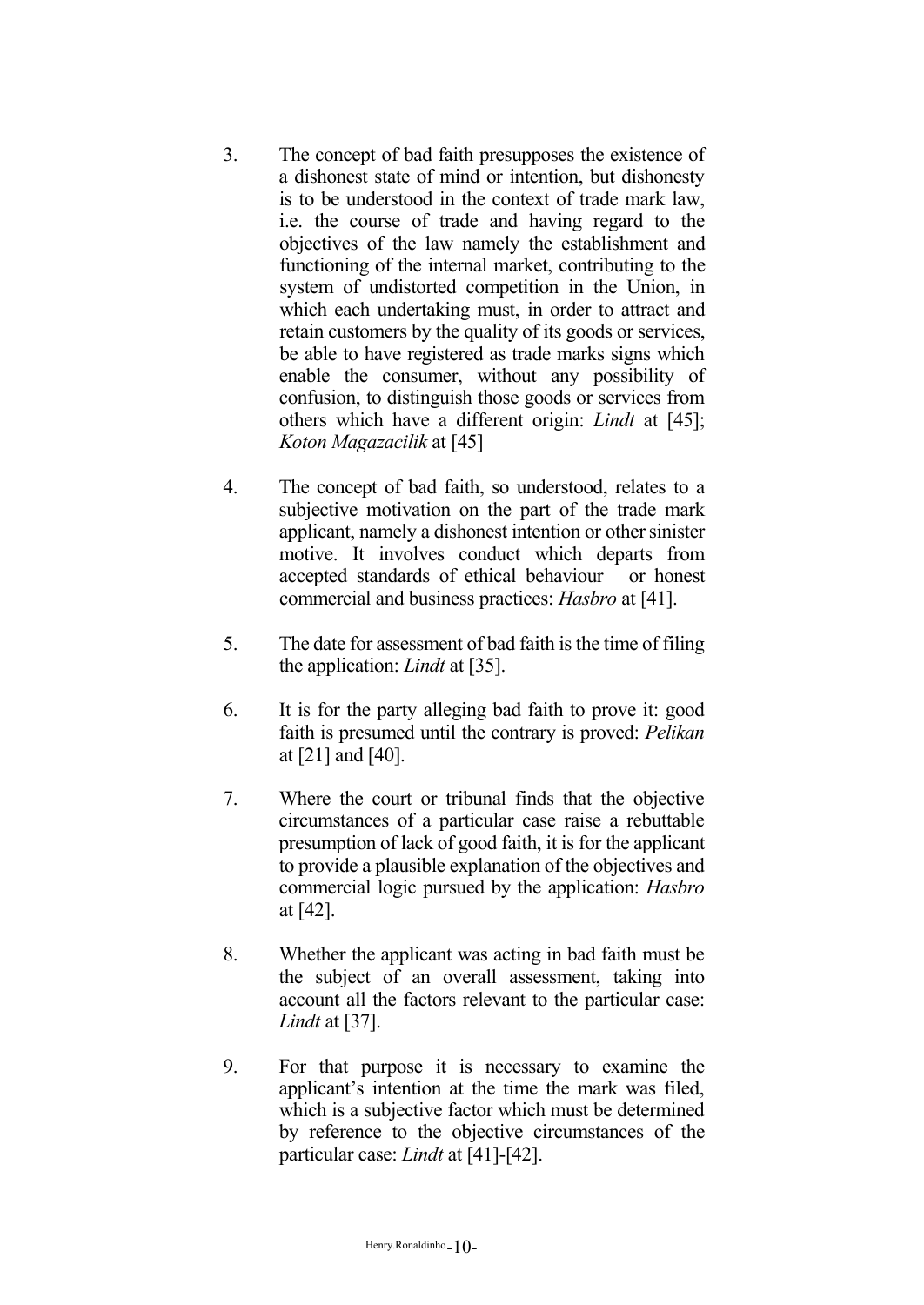- 10. Even where there exist objective indicia pointing towards bad faith, however, it cannot be excluded that the applicant's objective was in pursuit of a legitimate objective, such as excluding copyists: *Lindt* at [49].
- 11. Bad faith can be established even in cases where no third party is specifically targeted, if the applicant's intention was to obtain the mark for purposes other than those falling within the functions of a trade mark: *Koton Magazacilik* at [45].
- 12. It is relevant to consider the extent of the reputation enjoyed by the sign at the time when the application was filed: the extent of that reputation may justify the applicant's interest in seeking wider legal protection for its sign: *Lindt* at [51] to [52].
- 13. Bad faith cannot be established solely on the basis of the size of the list of goods and services in the application for registration: *Psytech* at [88]; *Pelikan* at [54].
- 23. In paragraph [78] he confirmed that *"an allegation of bad faith is 'akin to an allegation of dishonesty'. In accordance with conventional principles, the party against whom bad faith is alleged must be told in clear terms the respects in which his conduct is to be so characterised, and the facts on which such an allegation is being made."*
- 24. The Applicant adheres to its position as summarised in paragraph [6] above. The Registrar acknowledges that the initial examination letters would not suffice to establish a bad faith claim and that subsequent exchanges from the Registry prior to the hearing did not really help to establish the precise nature of the section 3(6) claim beyond the initial examination letter.
- 25. The Registrar maintains that it was nonetheless implicit that the Registry regarded the act of knowingly filing applications in the names of famous people, in and of itself, comprised an act of bad faith ('free riding') which required explanation on the part of the Applicant and none has been forthcoming. The Registrar's position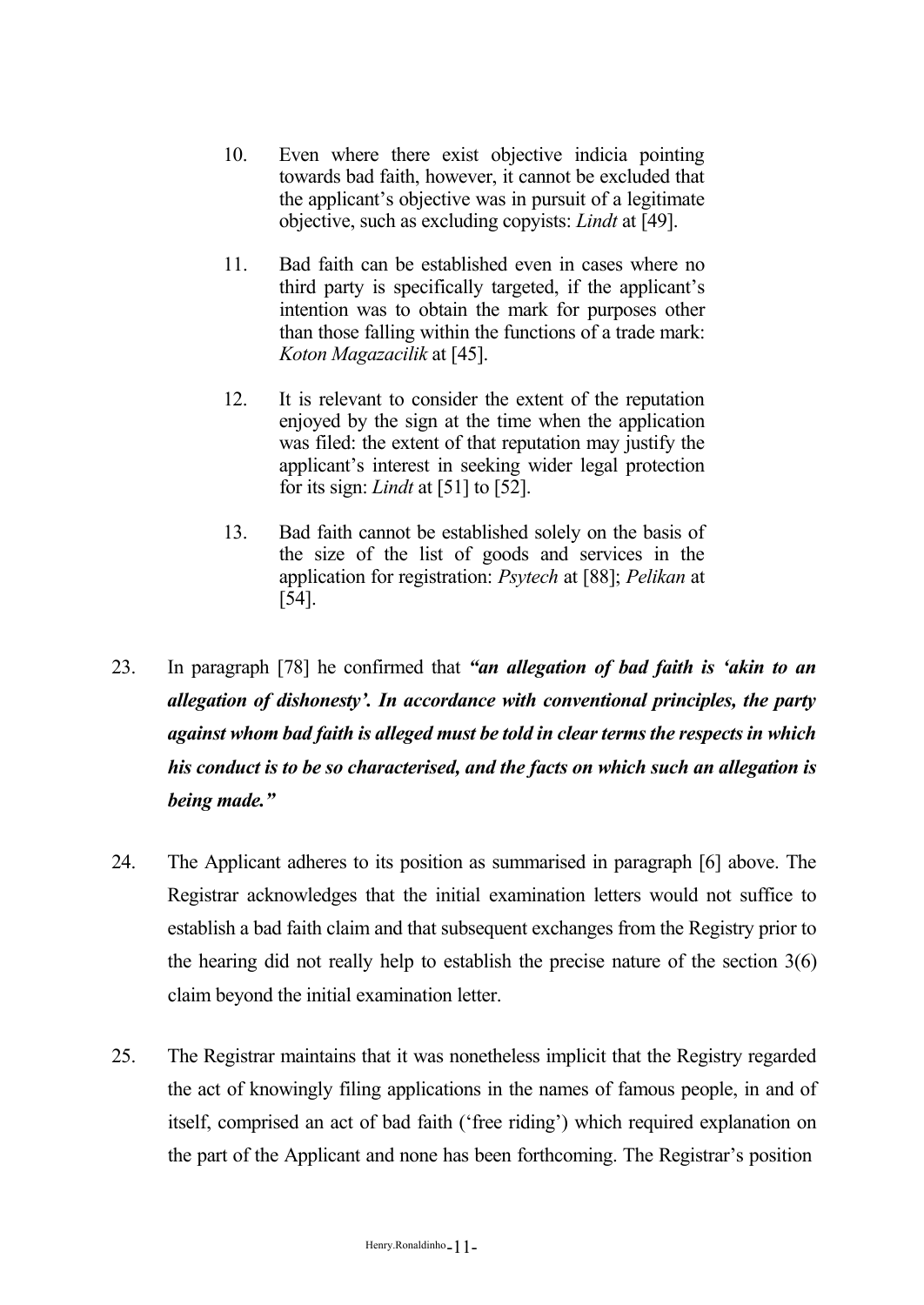is that in the circumstances of the implicit form of objection and on the basis that no explanation of any plausible connection in trade between the Applicant and famous footballers has been provided, which may have offset what he refers to as the 'rebuttable presumption of bad faith', the ground of refusal is still applicable.

26. More specifically with regard to the 'rebuttable presumption of bad faith' the Registrar's representative submitted that:

> Only the Applicant really knows what its true 'subjective intention' was. The Registrar can only make an assumption … What we do know is that there was nothing to indicate any connection between the famous names or their clubs and the Applicant.

> Under European law, such as the *Neymar* case, the very act of applying for the registration of a trade mark using the name of a famous person, but without any commercial connection, amounted to 'free riding' on that person's fame, which in turn amounted to an act of bad faith. So, in the Registrar's mind there was a rebuttable presumption on that basis which the Applicant had to dispel.

> Taking the proceedings as a whole, including correspondence and hearing, the Registrar submits that the Applicant has failed to displace the rebuttable presumption. … Furthermore the conclusion arrived at by the Registrar is wholly consistent with the principles identified in the *Sky* case ... Specifically principle 4, in the sense that, as per *Neymar* there is a prima facie case of 'free riding', which according to the European Authorities at least amounts to, in and of itself, an act of bad faith. 7 and 8, in the sense that the Registrar was obliged to conduct a stringent assessment which served to undermine any presumption the applications were made in good faith and from the information provided was entitled to arrive at a rebuttable presumption of bad faith.

27. In view of the emphasis that has been placed on the enforcement of a 'rebuttable presumption of bad faith' in the Decisions under appeal and in the Registrar's submissions before me, it is necessary to consider the required approach to the assessment of evidence filed in relation to an accusation of bad faith filing.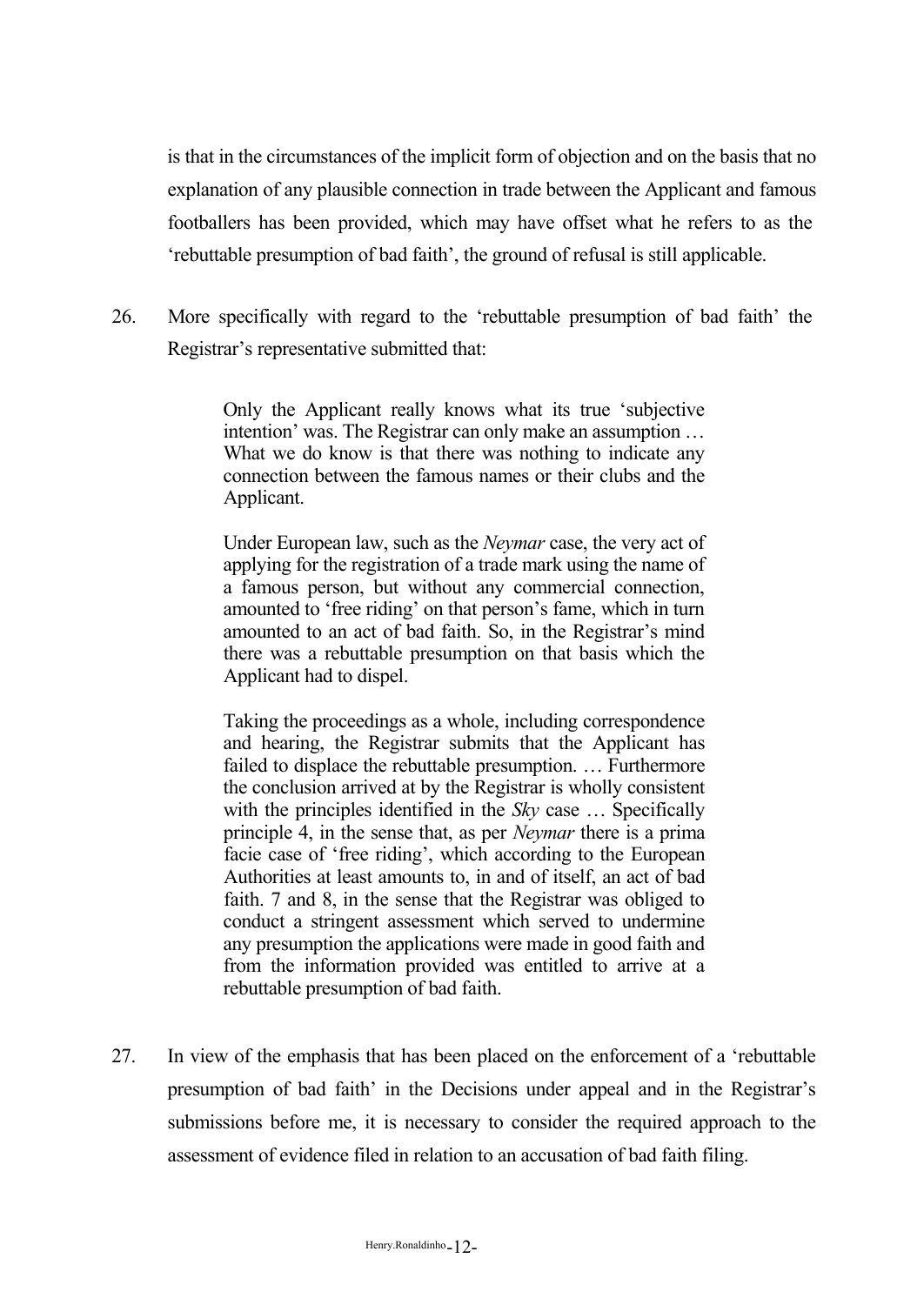28. The Judgment of the General Court in Case T-663/19 Hasbro Inc v EUIPO EU:T:2021:211 confirmed at paragraphs [42] and [43] that:

> [42] It is for the applicant for a declaration of invalidity ... to prove the circumstances which make it possible to conclude that an application for registration was filed in bad faith, the good faith of the Trade mark applicant being presumed until proven otherwise …

> [43] Where EUIPO finds that the objective circumstances of the particular case which were relied on by the applicant for a declaration of may lead to the rebuttal of the presumption of good faith which the proprietor of the mark at issue enjoys when he or she files the application for registration of that mark, it is for the proprietor of that mark to provide plausible explanations regarding the objectives and commercial logic pursued by the application for registration of the mark.

It is incumbent on the accuser to overcome the 'rebuttable presumption of good faith'. That is done by filing evidence which is sufficient to make it possible for the decision taker to conclude that the contested application for registration was filed in bad faith. The decision taker can then proceed to find: (i) that the 'rebuttable presumption of good faith' has been rebutted if the person accused of bad faith filing has provided no 'plausible explanations' for pursuing the contested application for registration; or (ii) that the 'rebuttable presumption of good faith' has not been rebutted if the accused person has provided such 'explanations'. The end result of the process of assessment is an overall finding to the effect that **the accuser** has (or has not) succeeded in rebutting the 'rebuttable presumption of good faith'. In my view, it is inconsistent with the governing presumption to invert that into an overall finding to the effect that the **accused person** has (or has not) succeeding in rebutting a 'rebuttable presumption of bad faith'.

29. The Registrar acknowledges that the Judgment of Henry Carr J in Trump International Ltd (above) was delivered in the context of inter partes proceedings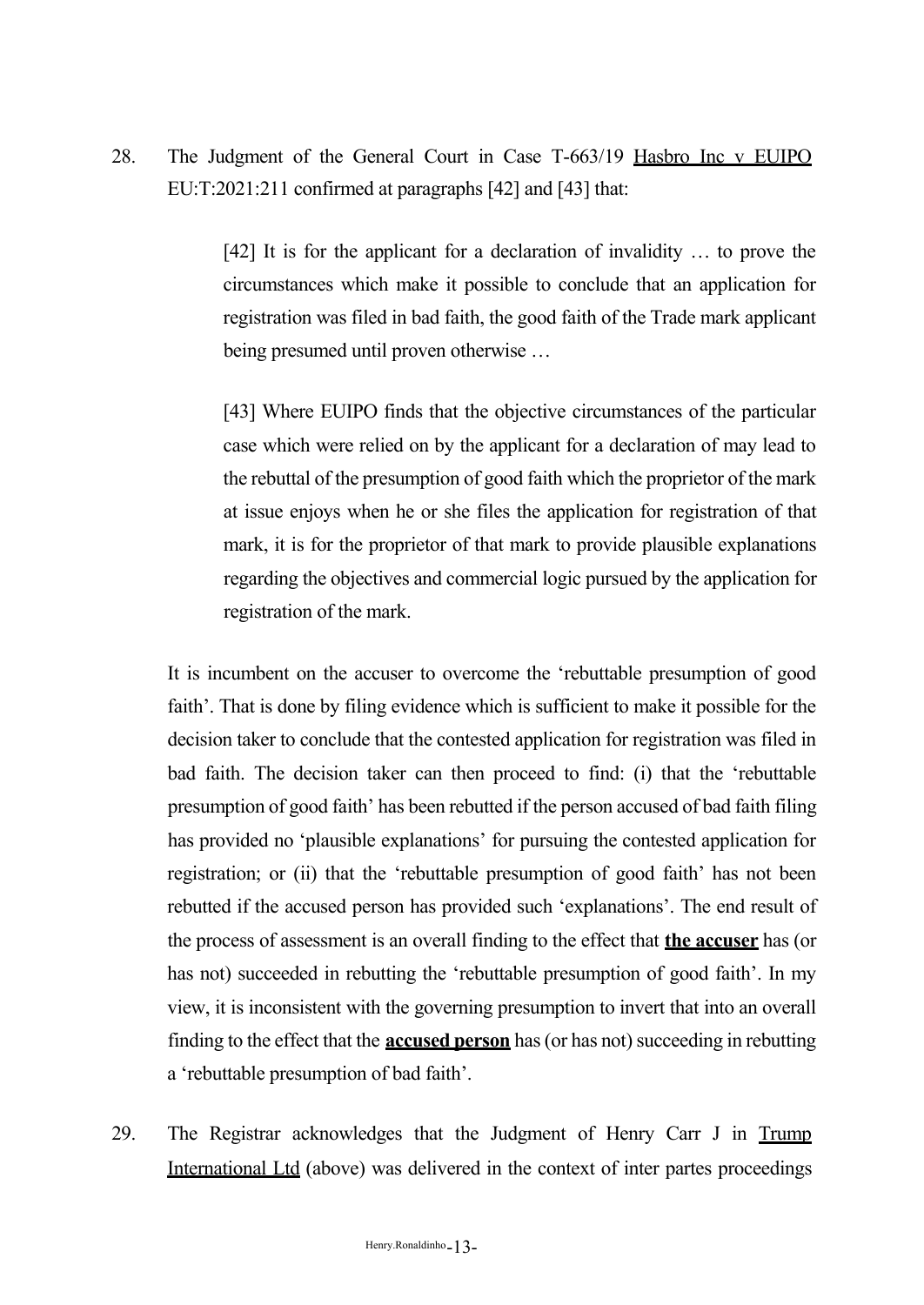(and so also, I would add, were the comparable decisions in Sherlock Systems C.V. v Apple Inc BL O/015/17 (18 January 2017); Paper Stacked Ltd v CK Holdings NV (ALEXANDER Trade Mark) BL O/036/18 (18 December 2017); and Case R 2445/2017–G Fashion TV Brand Holdings CV v CBM Creative Brands Marken GmbH (SANDRA PABST Trade Mark) (EUIPO Grand Board of Appeal, 11 February 2020); so, too, was the Judgment of the General Court in Case T-795/17 Moreira v EUIPO (NEYMAR) (above) which is heavily relied on by the Registrar). It is nevertheless contended on his behalf that paragraphs [54] and [85] of Trump International support the view that he can of his own volition raise and determine an *ex officio* objection on the ground of bad faith filing in relation to applications for registration such as those in issue here.

- 30. In those paragraphs of his Judgment, Henry Carr J said:
	- [54] Finally, as to Mr Gleissner's concerns that the Decision may prevent him, or companies which he controls, from filing trade mark applications in the future, that depends on the nature of the mark filed. If it has no connection with a third party (for example an application to register "GLEISSNER TV") then the Decision should not prevent such an application. Absent evidence to the contrary, such an application would not be in bad faith. However, if the application is in respect of a sign which is identical or similar to a mark owned by a third party, of which there are many examples in the evidence, then he is right to be concerned. Such applications should not be made in the future, whether by Mr Gleissner or by companies which he controls.
	- …
	- [85] In these circumstances, the Registrar seeks guidance from the Court as to how the IPO should deal with such applications in the future. Whilst the decisions discussed in this judgment suggest that the IPO is applying the correct approach, the following may be of some assistance: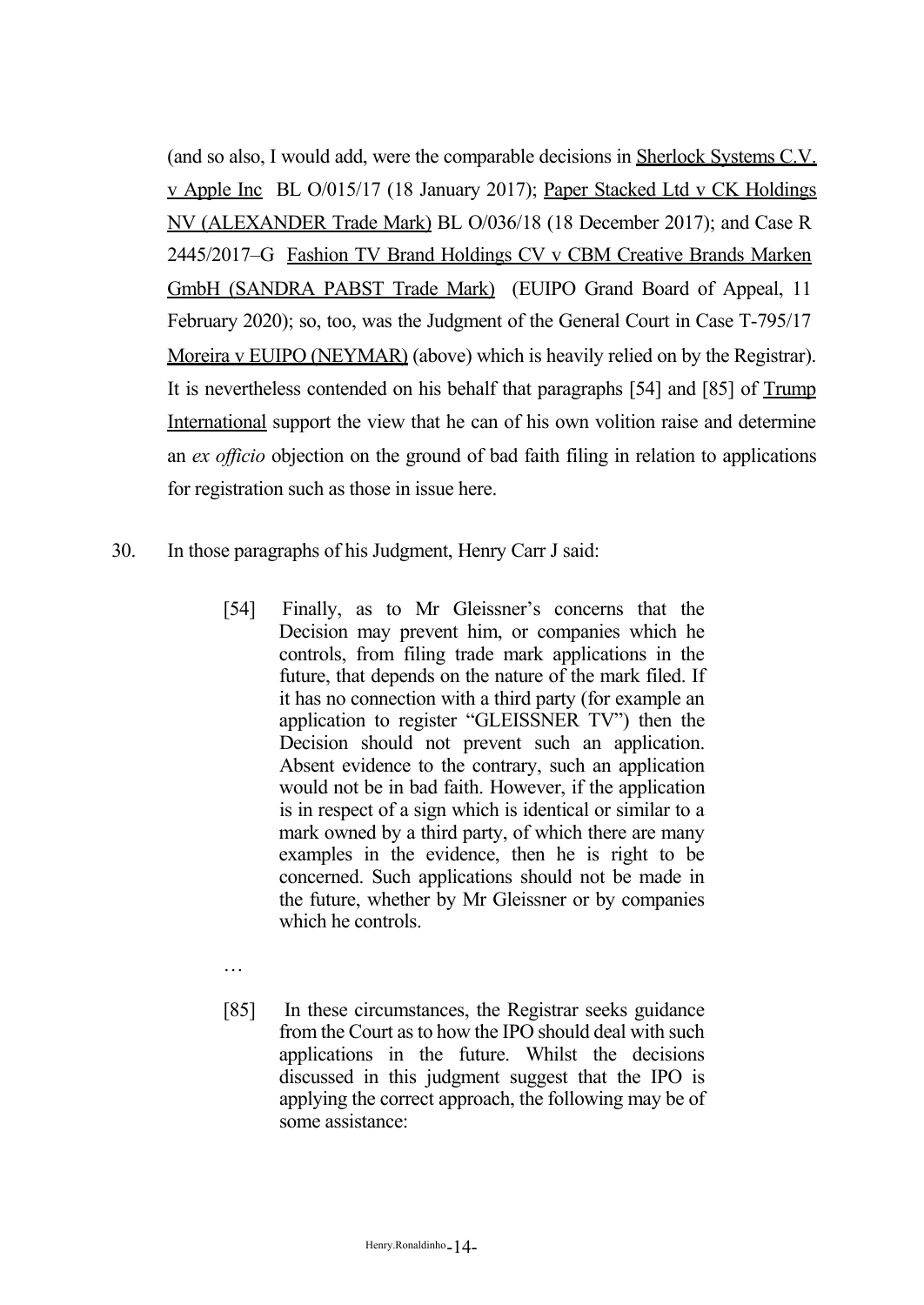- i) Where an application is made for a well-known trade mark with which the applicant has no apparent connection, this requires explanation and justification by the applicant;
- ii) Other instances of such applications by the applicant (or persons or companies connected to the applicant) may be admissible as similar fact evidence and may refute the explanation and justification provided by the applicant;
- iii) It is necessary to distinguish between unsubstantiated allegations and established facts of direct relevance to the case before the IPO. In the present case the similar fact evidence was potentially probative and it was just to consider it;
- iv) The *Alexander* questions provide a useful structure for considering allegations of bad faith, as shown by the Decision of the Hearing Officer in the present case. However, like the *Pozzoli* questions, which provide a structured approach to the issue of inventive step in relation to patents, they are not a substitute for the statute and do not have to be used in every case. Bad faith has numerous manifestations and cannot be classified comprehensively.
- v) The Registrar may strike out proceedings brought for an ulterior and improper purpose as an abuse of process; and
- vi) The power to strike out must be exercised with caution. However, where a *prima facie* case of bad faith is established, and no evidence in answer is filed on behalf of the applicant, it may well be appropriate to exercise that power.
- 31. With regard to the 'pattern of filing' element that played a large part in the determination of the Trump International case and additionally with regard to the existence of a 'duty to explore', the Registrar's representative submitted: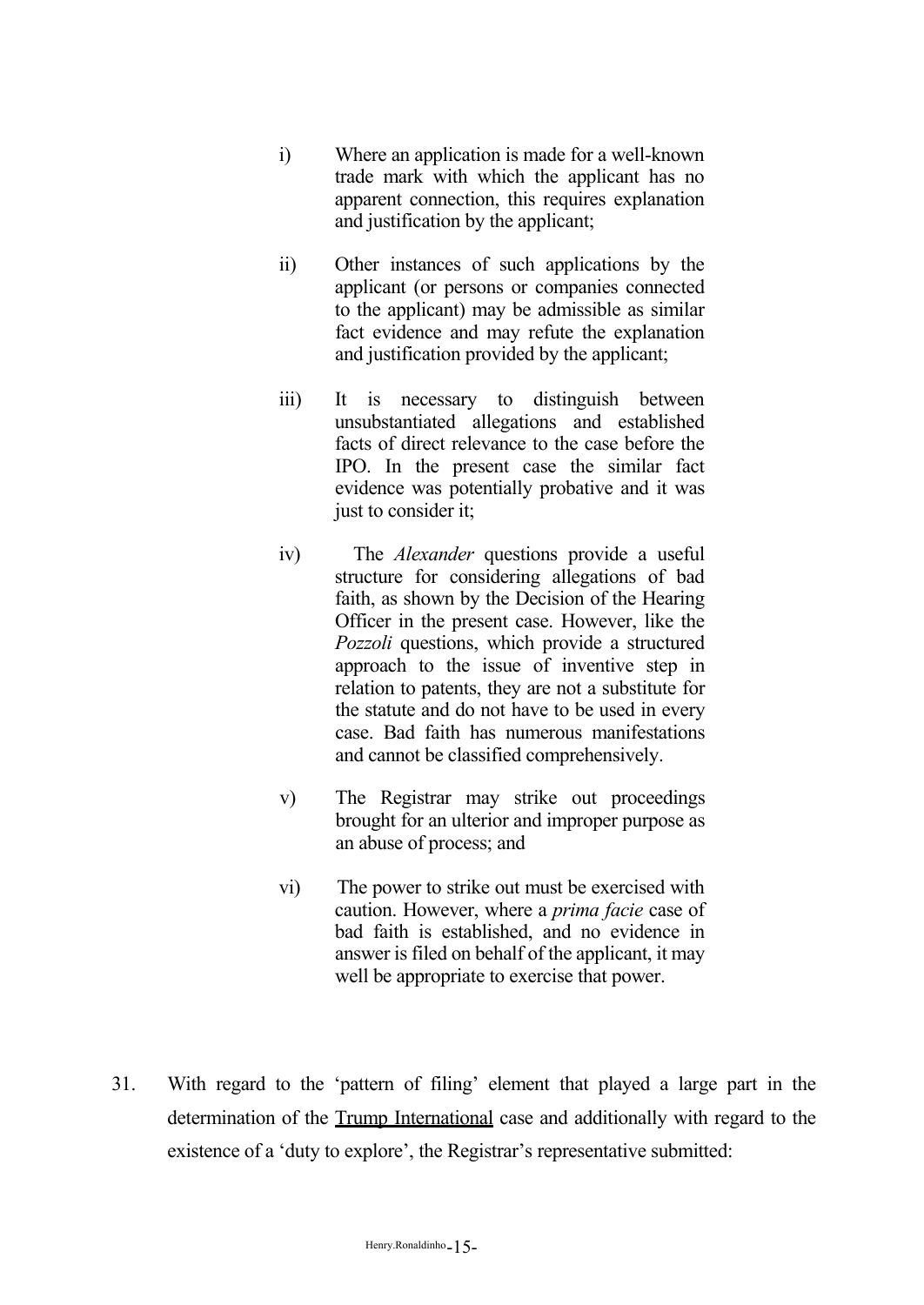From the Registrar's perspective, the marks 'Henry' and 'Ronaldinho' were and still are famous names to many within the UK and not just football fans, despite both individuals having retired from football at the time the applications were made. In both cases, their identities were reinforced by the overall context of the marks as a whole, consisting also of badges, if not identical to the badges of the most famous teams they played for, then very close imitations.

This, in particular, coupled with the fact that the Applicant in correspondence dated 3 June 2021 had admitted to a desire to file many other applications along the same lines … pointed, in the Registrar's opinion, to the fact that the *Trump* case had some relevance and resonance.

The Applicant had clearly filed previous applications also along the same lines but perhaps because the names of those individuals did not enjoy the same level of fame, particularly at a national level, as the names in suit these were not faced with the same difficulties.

The Registrar acknowledges however this may not be the equivalent of the probative 'pattern of filing' evidence found in the *Trump* case, but nevertheless that case, at the very least, could be said to support the proposition that the Registrar had a duty to explore the nature of any possible commercial links the Applicant had or did not have with the famous people concerned, and which may have provided a legitimate reason for the filing of these applications.

- 32. For the reasons given in paragraphs [58] to [65] below, I do not accept that the observations of Henry Carr J in the Trump International case can bear the weight that the Registrar seeks to place upon them for the purposes of the present proceedings.
- 33. Section 2(1) of the 1994 Act provides that: *"A registered trade mark is a property right obtained by the registration of the trade mark under this Act …"*. This reinforces the point that the rules for obtaining and retaining protection by registration proceed on the basis that title to a protected trade mark arises solely by virtue of an entry in the register identifying the natural or legal person(s) to whom the original certificate of registration is issued on completion of a procedure initiated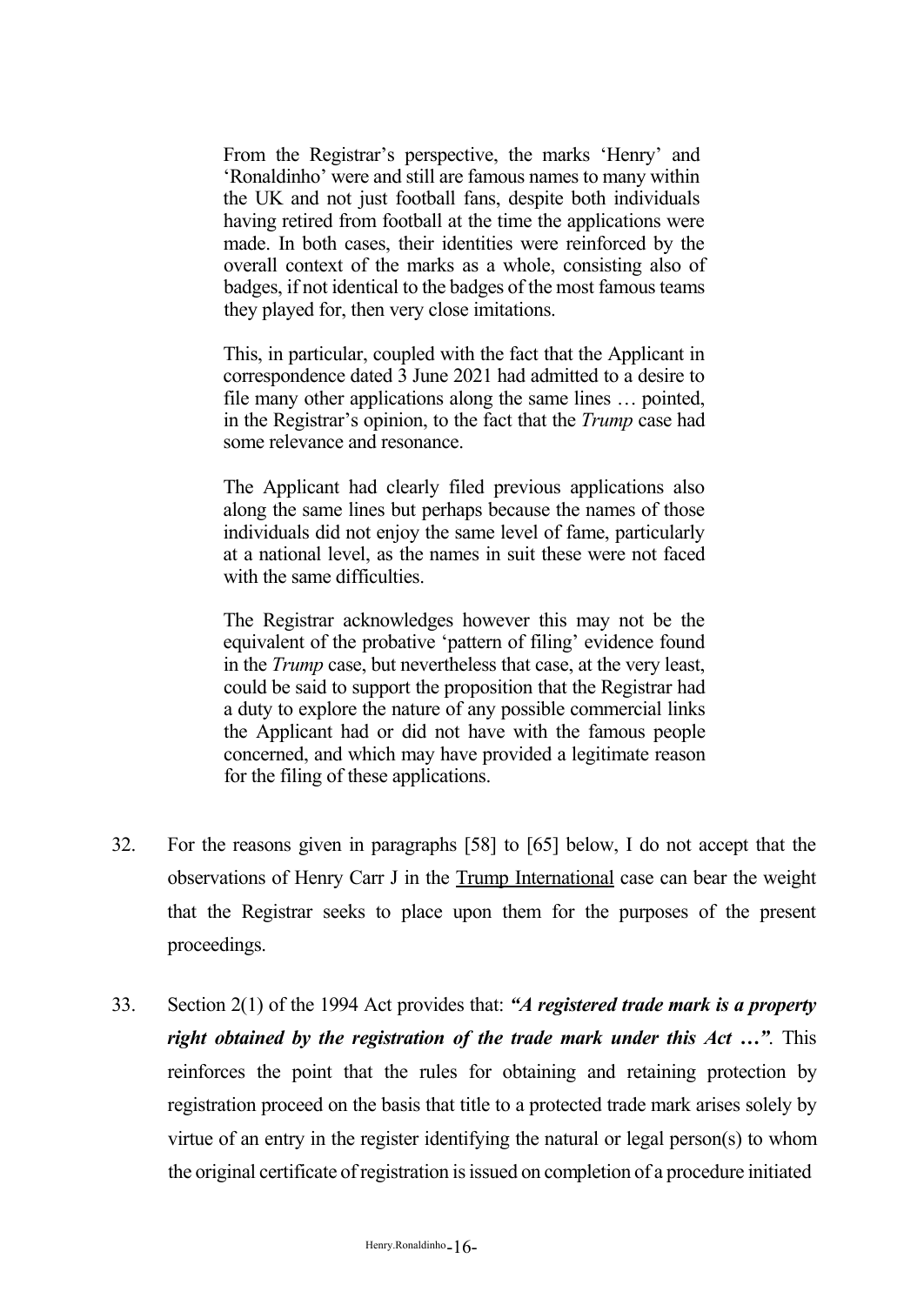by a simple request for registration filed in the required manner. There is no legal or administrative requirement for a person requesting registration to make an *a priori* claim to proprietorship of the trade mark he is putting forward for protection. The present system factors nothing more than the concept of acquiring 'title by registration into the application stage and leaves it to those who would wish to contend that title has not been validly acquired to object on grounds available for that purpose under the Act: Ennis v Lovell (THE SWINGING BLUE JEANS Trade Mark) BL O/148/14; [2014] RPC 32; paragraphs [9] and [10].

- 34. Section 3(6) of the Act (implementing what is now Article 4(2) of Directive (EU) 2015/2436) provides that: *"A trade mark shall not be registered if or to the extent that the application is made in bad faith"*. The basic proposition is that the right to apply for registration of a trade mark cannot validly be exercised in bad faith. The invalidity of the application is not conditional upon the trade mark itself being either registrable or unregistrable in relation to any goods or services of the kind specified. The objection is absolute in the sense that it is intended to prevent improper use of the system for acquiring title to a trade mark by registration.
- 35. An objection to registration on the basis of bad faith filing can be pursued by any natural or legal person and not only by holders of prior rights: Joined Cases T-3/18 and T-4/18 Holzer y Cia, SA de CV v EUIPO (ANN TAYLOR and AT ANNE TAYLOR) EU:T:2019:317, paragraph [56]. There is *"no requirement whatsoever"*  for the objector to be the proprietor of an identical or similar earlier mark or sign protected by registration or by use in the United Kingdom: Case C-528/18P Outsource Professional Services Ltd v EUIPO EU:C:2010:961, paragraphs [71] and [72]; Case T-167/20 Tornado Boats International ApS v EUIPO EU:T:2021:257, paragraphs [49] and [76] to [78]; Case T-273/19 Target Ventures Group Ltd v EUIPO EU:T:2020:510, paragraph [30]; all citing Case C-104/18P Koton Magazacalik Textil Sanayi ve Ticaret v EUIPO EU:C:2019:724, paragraph [53].
- 36. The assessments which are relevant in order to establish whether relative grounds of objection exist under section 5 of the Act are not necessarily applicable to a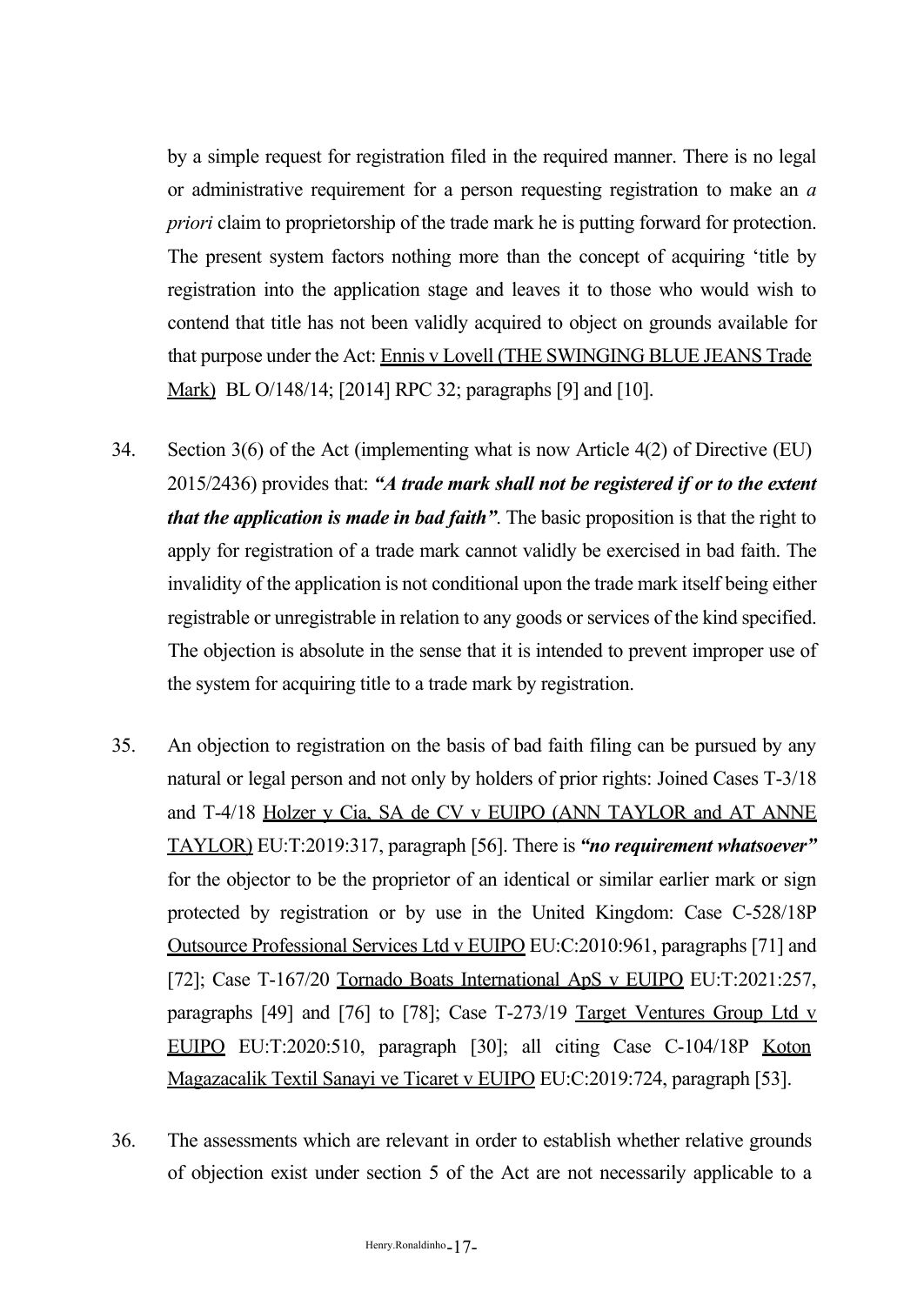finding of the existence of bad faith: Joined Cases T-3/18 and T-4/18 Holzer y Cia, SA de CV (above), paragraph [55].

- 37. The intention of the applicant for a trade mark is a subjective factor which must be determined objectively by the competent administrative or judicial authorities. Consequently, any claim of bad faith must be the subject of an overall assessment taking into account all the factual circumstances relevant to the particular case, it is only in that manner that a claim of bad faith can be assessed objectively: Case C104/18P Koton (above), paragraph [47] citing Case C-529/07 Chocoladefabriken Lindt & Sprungli AG EU:C:2009:361, paragraphs [37] and [42]; and see Sky Ltd v SkyKick UK Ltd (above), paragraph [67(9)].
- 38. The General Court has repeatedly pointed out that the concept of bad faith is not defined, delimited or even described in any way in the applicable legislation.
- 39. The Court of Justice has ruled that there must be objective, relevant and consistent indicia tending to show that, when the application for a trade mark was filed, the trade mark applicant had the intention either of undermining, in a manner inconsistent with honest practices, the interests of third parties, or obtaining, without even targeting a specific third party, an exclusive right for purposes other than those falling within the functions of a trade mark: Case C-371/18 Sky Plc v SkyKick UK Ltd EU:C:2020:45, paragraphs [75], [77] citing Case C-104P Koton (above), paragraph [46].
- 40. The General Court speaks of the need for a subjective motivation on the part of the trade mark applicant, namely a dishonest intention or other sinister motive involving conduct which departs from accepted principles of ethical conduct or honest commercial and business practices: for example, Case T-663/19 Hasbro Inc. v EUIPO (above), paragraph [41] (permission to appeal to the Court of Justice in Case C-373/21P was refused by Order dated 1 December 2021: EU:C:2021:983); and see Sky Ltd v SkyKick UK Ltd (above), paragraph [67(4)]. Case T-795/17 Moreira v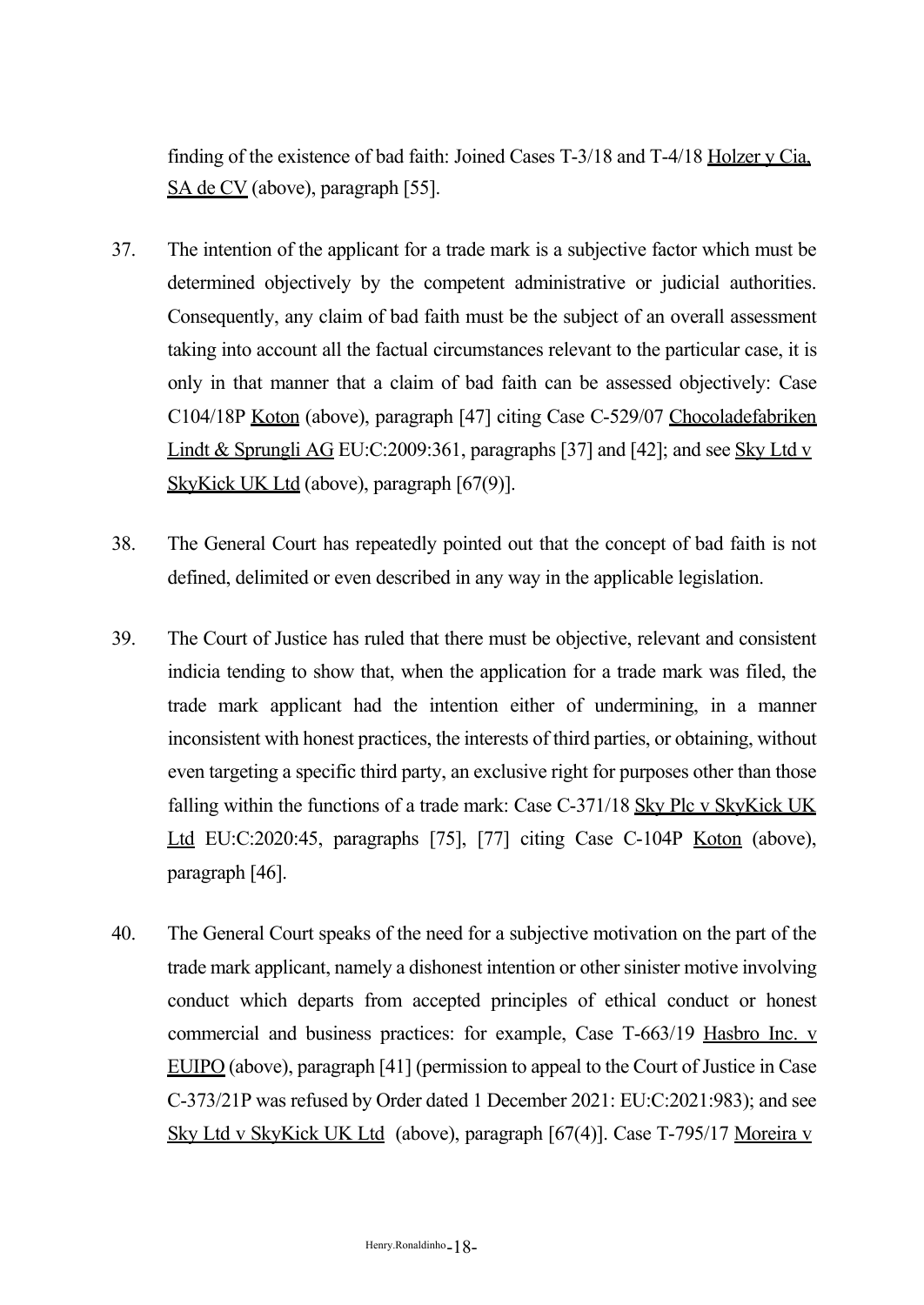EUIPO (NEYMAR) (above) is one of a steady stream of cases in which the General Court has identified this as the test for bad faith which it was applying.

- 41. The required determination is, on any view of the matter, fact sensitive and case specific. It falls to be made with due regard for the fact that the trade mark applicant is best placed to provide the decision taker with information asto his or her intention at the time of the application for registration: Case T-663/19 Hasbro Inc. (above) paragraph [44]; Case T-592/20 Univers Agro EOOO v EUIPO EU:T:2021:633, paragraph [33] citing Joined Cases T-3/18 and T-4/18 Holzer y Cia, SA de CV (above) paragraph [37]. However, that does not reduce or eliminate the need for the accuser to give notice in clear terms of the respects in which the conduct of the applicant for registration is alleged to have involved or amounted to bad faith filing and of the factual basis on which the accusation is made; and nor does it reduce or eliminate the need for the decision taker to proceed on the basis that innocence is to be presumed unless and until it is proved, on the balance of probabilities, that the contested application for registration was filed in bad faith as alleged (see paragraphs [23] and [28] above).
- 42. I regard it as self-evident that there can be no carve out or special exemption for the names of famous individuals from the legal considerations and requirements applicable to bad faith filing objections noted above. The Registrar's practice statement on famous names came up for consideration in Campbell v Hughes (IAN ADAM Trade Mark) BL O/094/11 (7 March 2011); [2011] RPC 21; at paragraphs [18] and [30]. My approach was (and remains) that: *"There is … no wooden rule to the effect that any application to register the name of a [deceased] celebrity must always or necessarily be objectionable on the ground of bad faith."* I will now expand on that proposition for the purposes of the present appeals.
- 43. The practice statement (paragraph [2] above) is, on the face of it, applicable to famous names: irrespective of whether they are protected by registration in the United Kingdom under the 1994 Act; irrespective of whether they qualify for protection in the United Kingdom as well-known marks under section 56 of the Act;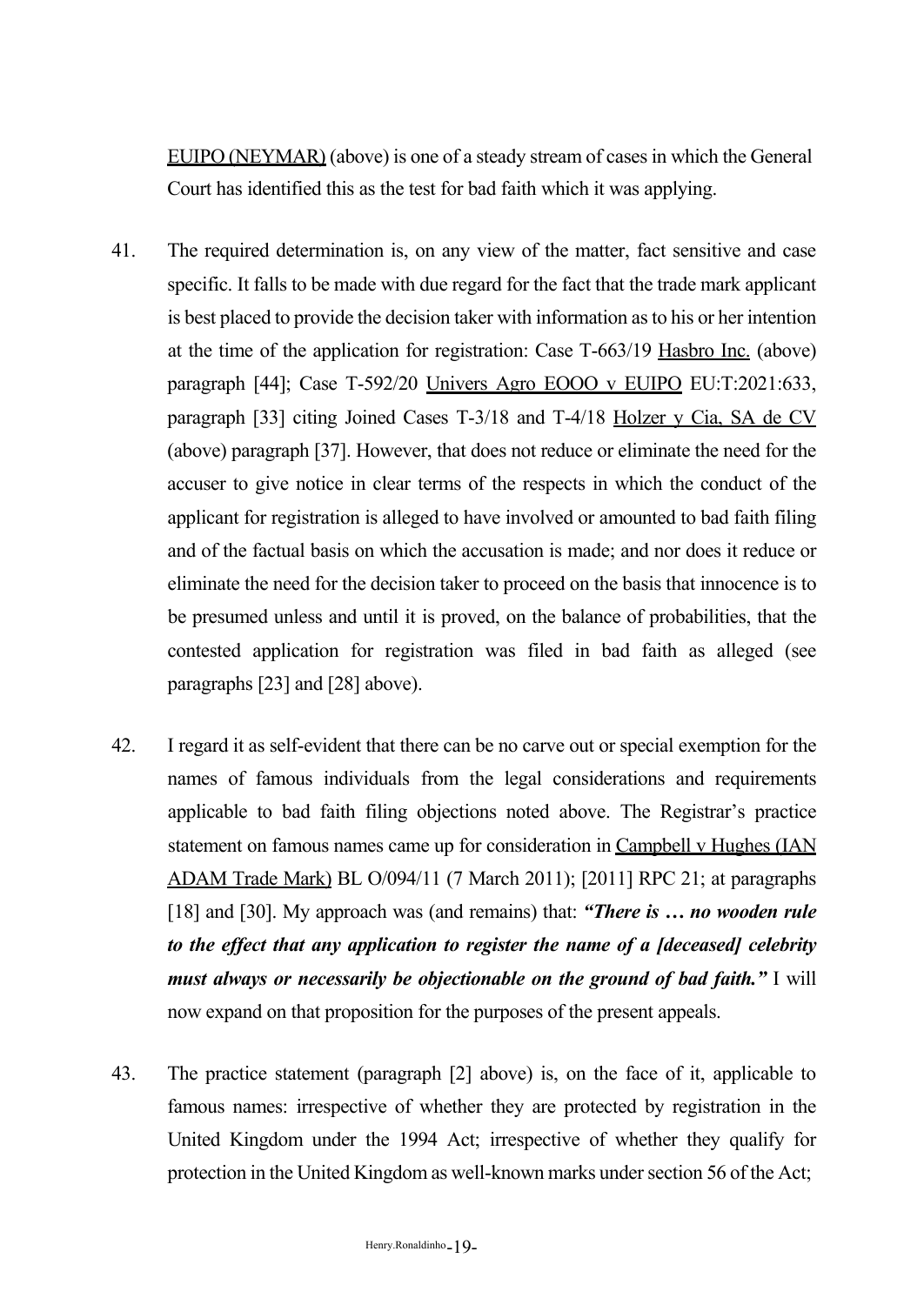irrespective of whether they have actually been used as trade identifiers in the course of trade in the United Kingdom; and irrespective of whether the name in question refers to an individual who (or whose successors) could only pursue a 'false endorsement' objection to registration under the provisions of sections 5(1) to (4) of the Act if they were able to establish proprietorship of the right to object thereunder as required by Articles 2 and 5 of The Trade Marks (Relative Grounds) Order 2007. The requirement for consent to be obtained presupposes the existence of a right to object which the Registrar is entitled to step in and protect of his own volition in a way *"which may save the parties the time and expense of engaging in an inter-partes action"* (paragraph [29] of the Hearing Officer's Decisions).

44. It seems to me that bad faith filing objections on the basis envisaged by the Registrar's practice statement amount to the assertion of a specially protected right for the names of famous individuals. The source of that approach under the 1994 Act was identified by Mr Mike Reynolds in his Decision on behalf of the Registrar in JANE AUSTEN Trade Mark [2000] RPC 32 at p.890, lines 17 to 26:

> The Notes on the Trade Marks Act (based on the Notes on Clauses which were prepared for use in Parliament when the Trade Marks Bill was before it) suggest, by way of example, that bad faith might be found: "(iii) where the mark incorporates the name of a well-known person without his agreement. (This should not be taken as meaning that this provision is legislating for the protection of a personal name or reputation — these remain unprotected under English law, but the nexus between unregistrability and the name of a wellknown person is that of the bad faith in which the application is made.)"

The distinction drawn in the text in parentheses is, to me at least, elusive.

45. In its effort to single out famous names for special attention the Registrar's practice statement goes against the grain of the policy decision recorded in the White Paper on Reform of Trade Marks Law (Cm 1203) published in September 1990: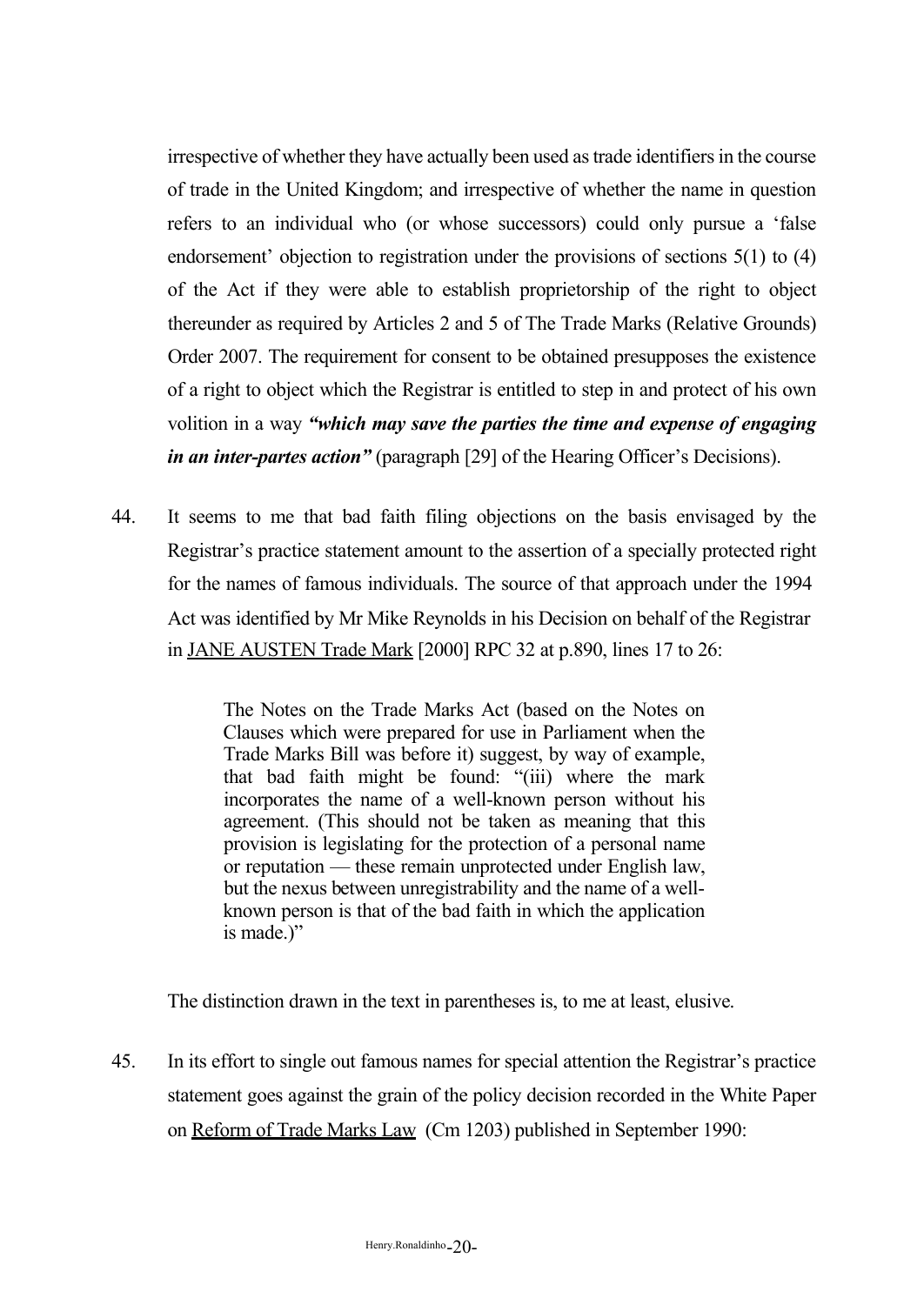3.10. At present the Registrar has discretion when considering whether to register a trade mark or to remove a mark from the register. **He is able for example to refuse marks which make unauthorised use of the name or image of a real person**, and to take account of obligations under the Paris Convention. This discretion has been in the law since 1883 and there is a century of precedents guiding the Registrar in its exercise.

3.11. Such administrative discretion is however out of place in a modern trade mark law. The grounds of objection to registration should be found in the statute, and a mark should be entitled to be registered unless such grounds apply. Moreover, as already noted … the Directive contains an exhaustive list of permissible grounds for refusal. …

46. The discretion to refuse registration of the name or representation of **'Living persons or persons recently dead'** was expressly conferred by Rule 18 of the Trade Marks Rules 1938 (in substance repeating Rule 15 of the Trade Marks Rules 1906). Rule 18 provided:

> Where the name or representation of any person appears on a trade mark, the Registrar shall, if he so requires, before proceeding to register the mark be furnished with consent from him or, in the case of a person recently dead, from his legal representatives, and in default of such consent he may refuse to register the mark.

I do not see why the policy considerations which led to the jettisoning of the practice carried forward from the Trade Marks Act 1905 to the Trade Marks Act 1938 by Rule 18 should not also be taken to have ruled out anything approximating to a readoption of Rule 18 by a practice statement designed to protect **'the name of a famous individual or a recently deceased famous individual'** under the Trade Marks Act 1994.

47. Article 4(4)(c)(i) and (ii) of Directive 89/104/EEC (now Article 5(4)(b)(i) and (ii) of Directive (EU) 2015/2436) optionally provided that: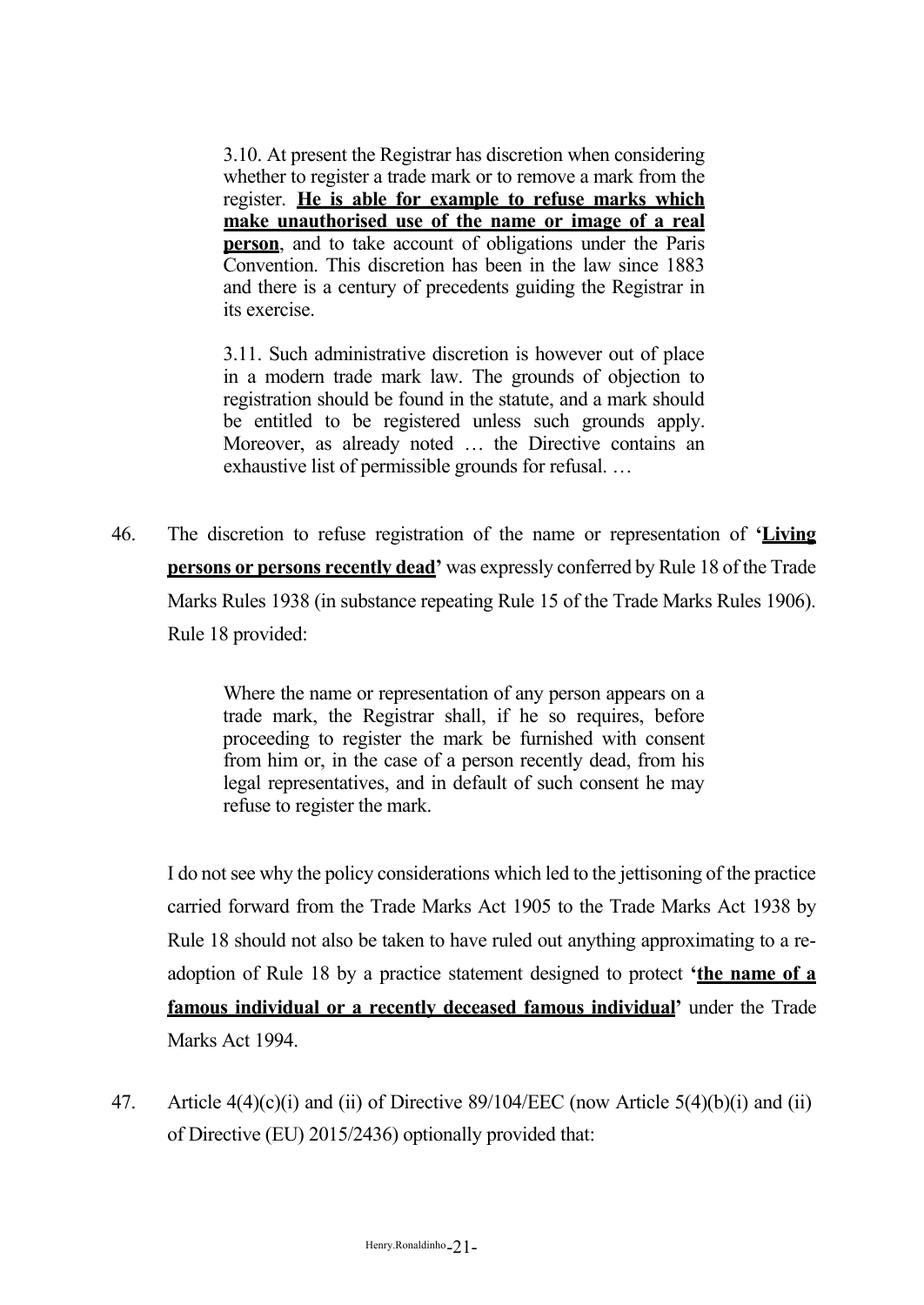Any Member State may furthermore provide that a trade mark shall not be registered or, if registered, shall be liable to be declared invalid where, and to the extent that … the use of the trade mark may be prohibited by virtue of … in particular: (i) a right to a name; (ii) a right of personal portrayal; …

The law of England does not confer any general 'right to a name' or general 'right of personal portrayal' to which those optional provisions could have been extended. And yet the implementation of Registrar's practice statement in cases such as the present seems to me to be setting up such rights for assertion against trade mark applicants under section 3(6) of the Act. As does the Registrar's reliance on the Neymar case to support what happened in the present proceedings 'under European law'.

48. In Neymar the General Court decided, after considering the evidence and submissions received from both sides to the proceedings before it, that Neymar Da Silva Santos Junior was entitled to object to Carlos Moreira's application to register NEYMAR as an EU trade mark for *"clothing, footwear, headgear"* in Class 25 on the ground of bad faith filing. The Court did not base its decision on any *a priori*  approach of the kind set out in the Registrar's practice statement. Nor did it apply any rebuttable presumption of bad faith. To the contrary, it stated in paragraph [24] of its Judgment: *"Moreover, it is for the applicant for a declaration of invalidity seeking to rely on that ground to prove the circumstances which substantiate a finding that the EU trade mark proprietor was acting in bad faith when the application for registration of that mark was filed"*, it then referred in paragraph [48] to Mr Moreira's complaint that: *"the Board of Appeal also established a presumption that knowledge of a person's renown is sufficient to ascertain bad faith on the part of the applicant for registration of a trade mark bearing the same name"* and proceeded to reject the complaint in paragraph [52]: *"Moreover, it is clear from paragraph 50 above that the Board of Appeal assessed the factors mentioned above in the specific context of the present case. Accordingly, it cannot be considered in any way that, in so doing, the Board of Appeal established any general presumption that the fact that the applicant for registration of a mark*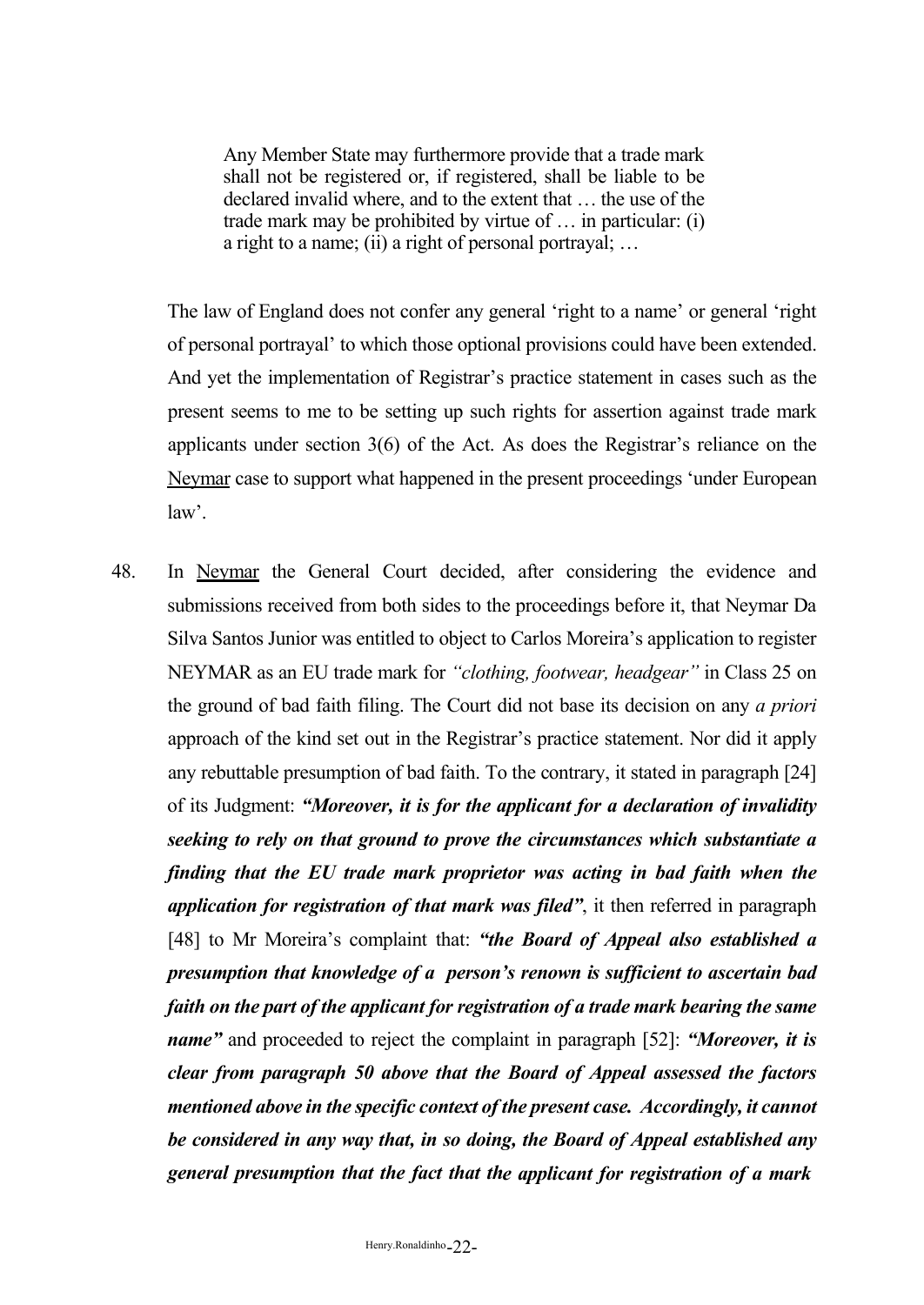*consisting of a word element identical to a person's name has knowledge of that person's renown is sufficient to ascertain, automatically, bad faith on the part of that applicant."*

- 49. The Judgment of the General Court in the Neymar case does not endorse or legitimise either the adoption of an *a priori* approach to bad faith filing or the adoption of a rebuttable presumption of bad faith filing for the protection of famous names. It therefore does not provide support for those aspects of the *ex officio*  approach to bad faith filing set out in the Hearing Officer's Decisions and the Registrar's submissions on appeal. The difficulty, as I see it, with attempting to uphold the Registrar's practice statement as it stands is the way in which it overwrites relevant legal and procedural considerations.
- 50. The Judgment of Kitchin LJ in Fenty v Arcadia Group Brands Ltd [2015] EWCA Civ 3 comprehensively explains and confirms at paragraphs [29] to [43]: that *"there is in English law no 'image right' or 'character right' which allows a celebrity to control the use of his or her name or image"* (paragraph [29]); that *"A celebrity seeking to control the use of his or her image must therefore rely upon some other cause of action such as breach of contract, breach of confidence, infringement of copyright or, as in this case, passing off."* (paragraph [33]); that *"It is of course inherent in these propositions that, registered <i>trade marks aside, no-one can claim monopoly rights in a word or name. Conversely, however, no-one may by the use of any word or name, or in any other way, represent his goods or services as being the goods or services of another person and so cause that other person injury to his goodwill and so damage damage him in his business."* (paragraph [34]); that (as decided by Laddie J in Irvine v Talksport Ltd [2002] EWHC 367 (Ch) at paragraph [46]) *"there is nothing which prevents an action for passing off succeeding in a false endorsement case"* (paragraphs [39], [40]); that *"it by no means follows that simply because the name or image of a celebrity appears upon a consumable commercial item, the public will assume that it has in some way been endorsed by that celebrity***."** (paragraph [41]); and in agreement with the observations of Simon Brown LJ in Elvis Presley Trade Marks [1999] RPC 567)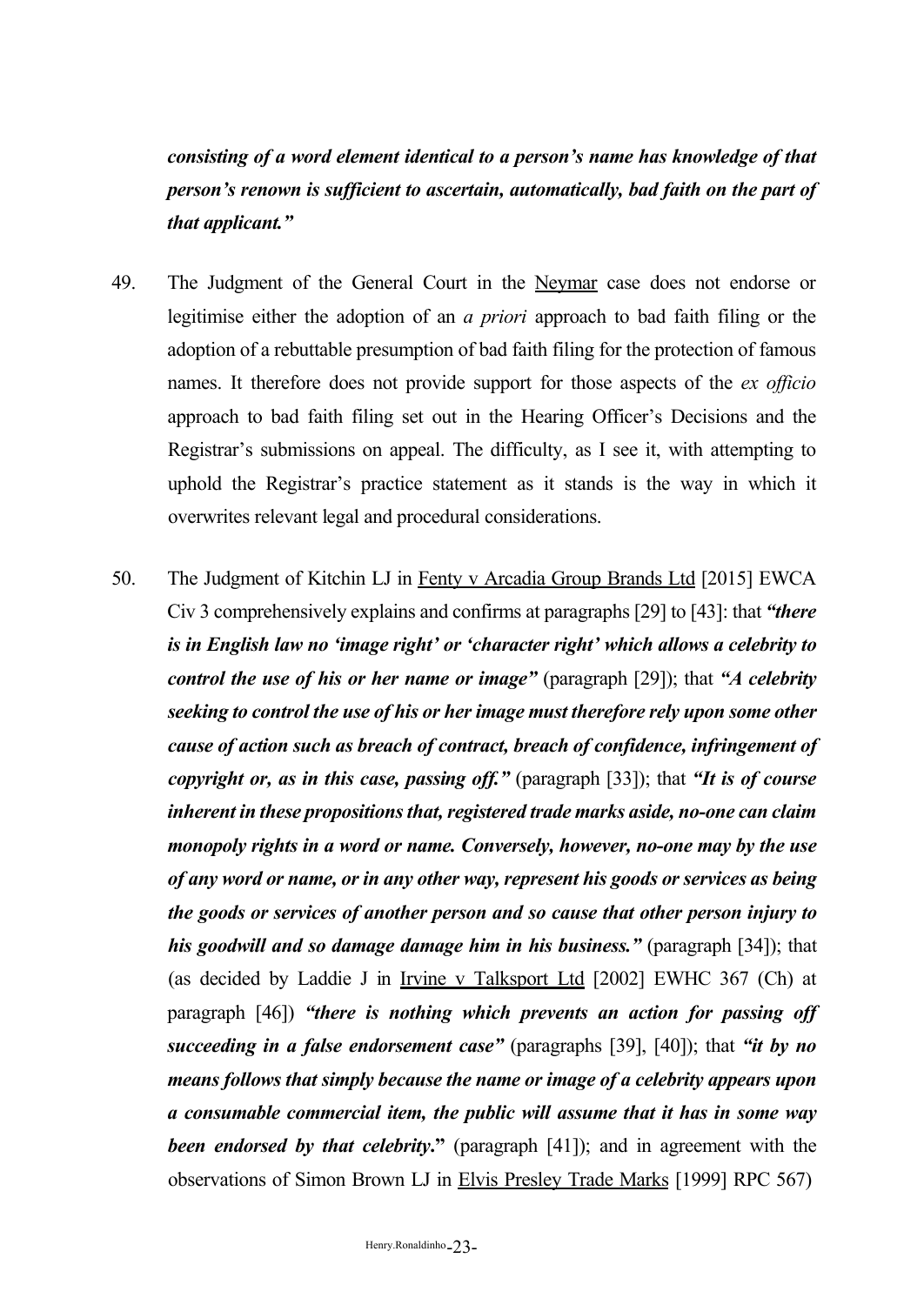that *"Each case must, he considered, be decided on its own facts. He concluded, at p.598: 'In addressing the critical issue of distinctiveness there should be no a priori assumption that only a celebrity or his successors may ever market (or licence the marketing of) his own character. Monopolies should not so readily be created.'"* (paragraph [42].

51. In paragraph [40] Kitchin LJ expressly approved what Laddie J had said in Irvine v Talksport Ltd with regard to what a claimant must establish in a false endorsement case:

> … the burden on the claimant includes a need to establish at least two, interrelated, facts. First, that at the time of the acts complained of he had a significant reputation or goodwill. Second, that the actions of the defendant gave rise to a false message which would be understood by a not insignificant section of his market that his goods have been endorsed, recommended or approved of by the claimant.

52. The Registrar's practice statement is silent as to whether or how enforcement of the **absolute** right of objection it envisages for the protection of famous names under section 3(6) of the Act is to be reconciled with: (1) the existence or absence of a **relative** right to object under section 5 of the Act compliantly with the legal principles and requirements referred to in paragraphs [50] and [51] above; and (2) the prohibition contained in Article 2 of The Trade Marks(Relative Grounds) Order 2007 which restricts the Registrar's power to act pre-grant for the protection of section 5 rights in opposition proceedings: *"The registrar shall not refuse to register a trade mark on a ground mentioned in section 5 of the Trade Marks Act 1994 (relative grounds for refusal) unless objection on that ground is raised in opposition proceedings by the proprietor of the earlier trade mark or other earlier right*" and the prohibition to the same substantive effect contained in Articles 5(1) and (2) of the Order which restricts the Registrar's power to act post-grant for the protection of such rights in invalidity proceedings.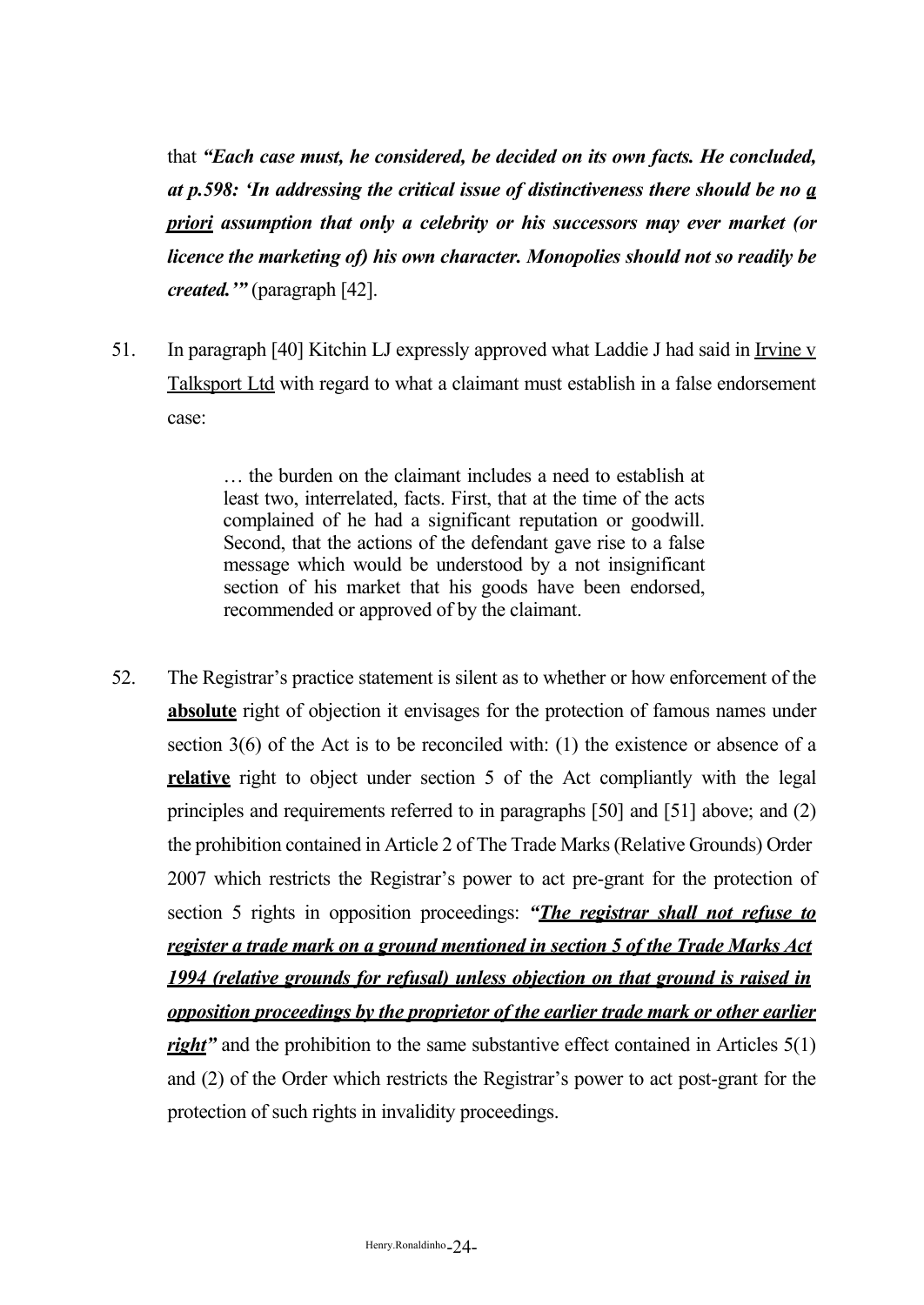53. In Decision BL O/629/21 the Hearing Officer made the following assessment in relation to the trade mark put forward for registration in Application No. 3595047 (RONALDINHO):

> [17] …As one of the clubs that 'Ronaldinho' famously played for was F.C. Barcelona, [the badge] will reinforce the message that the mark refers to the well-known footballer, 'Ronaldinho', who is often considered one of the best players of his generation and regarded by many as one of the greatest of all time. I would further add that the silhouette image of the player himself includes his characteristic long flowing hair at the back. There is no doubt in my mind that the mark as a whole references, as far as the relevant consumer is concerned. the famous ex-player for F.C. Barcelona, known in the UK most usually and commonly by his nickname Ronaldinho. I should perhaps note that 'Ronaldinho' is in fact a nickname, his real name being Ronaldo de Assis Moreira. Nothing turns on this point as there is no doubt in my mind that it is by the name 'Ronaldinho' that most people in the UK will refer to and recognise this ex-player. As far as the UK consumers are concerned the name 'Ronaldinho' is, furthermore, distinctive in a broad sense, as a name alone and on the basis of inherent characteristics.

…

[19] As I have previously stated, well known personalities are known to endorse products and I consider it more than likely that anyone seeing this mark on the goods applied for would expect 'Ronaldinho' to have endorsed or otherwise had some control over them, and in view of his fame, consumers would be encouraged to buy those goods. … there have been a number of cases concerning a famous person's goodwill under the common law action of passing off. A trade mark registration held by someone completely unconnected to Ronaldinho himself would, in my opinion, not just free ride in relation to his reputation but potentially impede Ronaldinho's legitimate use of his own name in the course of trade or, for example, in respect of which Ronaldinho himself would have no wish to be associated. …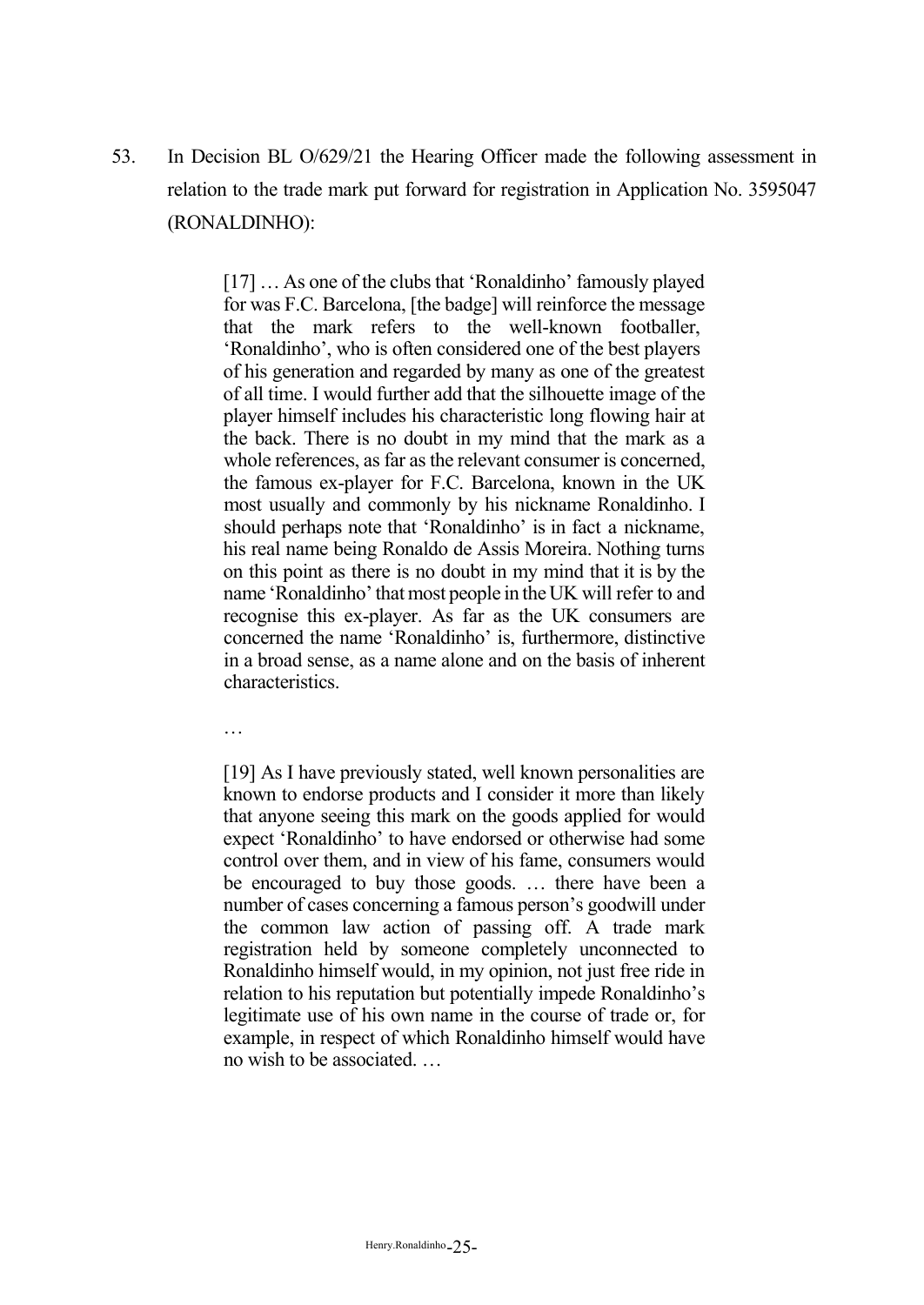54. In Decision BL O/630/21 the Hearing Officer made the following assessment in relation to the trade mark put forward for registration in Application No. 3587268 (HENRY):

> [17] ... Thierry Henry is considered an iconic striker and one of the greatest players in the history of the Premier League. He signed for Arsenal in 1999 and became Arsenal's all-time leading scorer and spent his final two seasons with Arsenal as club captain. There is no doubt in my mind that the mark, as a whole, references as far as the relevant consumer is concerned the well known player Thierry Henry.

…

[19] As I have previously stated, well known personalities are known to endorse products and I consider it more than likely that anyone seeing this mark on the goods applied for would expect Thierry Henry to have endorsed or otherwise had some control over them, and in view of his fame, consumers would be encouraged to buy those goods … there have been a number of cases concerning a famous person's goodwill under the common law action of passing off. A trade mark registration held by someone completely unconnected to Henry himself would, in my opinion, not just free ride in relation to his reputation but potentially impede Henry's legitimate use of his own name in the course of trade or, for example, in respect of which Henry himself would have no wish to be associated.

- 55. These were to all intents and purposes findings that the trade mark applications in issue conflicted with earlier unregistered rights which Ronaldinho and Henry could successfully have asserted against the applications for registration on relative grounds under section 5(4)(a) of the Act: *"A trade mark shall not be registered if, or to the extent that, its use in the United Kingdom is liable to be prevented — (a) by virtue of any rule of law (in particular, the law of passing off) protecting an unregistered trade mark or other sign used in the course of trade …"*
- 56. The assessments proceeded by way of assertion without (or, at least, without reference to) any evidence or specified sources of information. They did not allow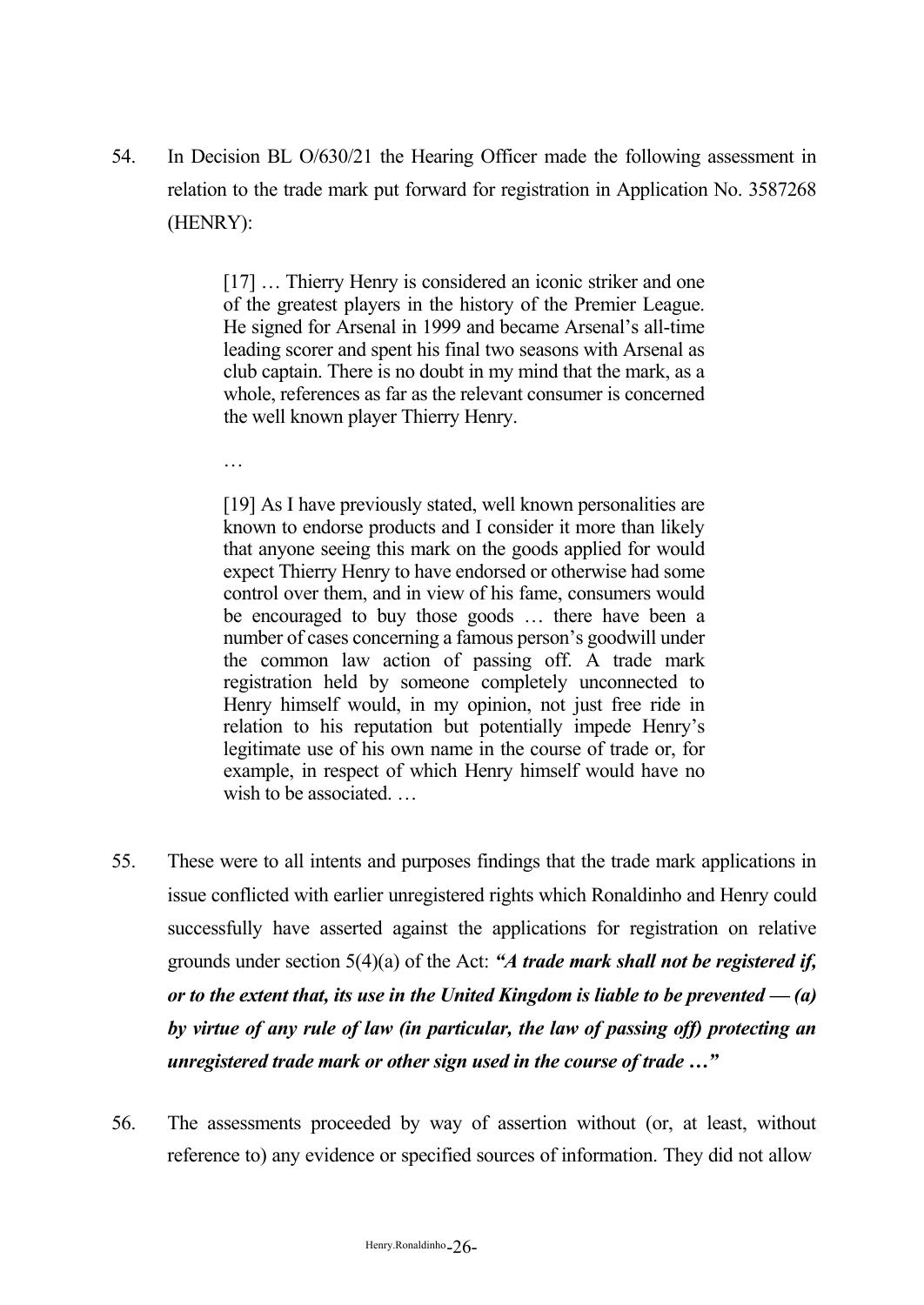for the proposition that *"there should be no a priori assumption that only a celebrity or his successors may ever market (or licence the marketing of his own character*" (see paragraph [50] above and see further the discussion in <u>Kerly's Law</u> of Trade Marks and Trade Names  $(16<sup>th</sup> Edition, 2018)$  at paragraphs 10-336 to 10-344). To the contrary, they proceeded on the premise that the Registrar's objection was reinforced by a "*rebuttable presumption of bad faith"*. The Registrar's absolute objection under section 3(6) of the Act could not be assimilated with or to an objection on relative grounds under section 5(4)(a) of the Act without requiring him to consider the scope and effect of the prohibition contained in Articles 2 and 5 of the 2007 Regulations. However, it is not apparent from the Decisions under appeal that any consideration was given to the implications of that ("am I permissibly sidestepping that prohibition ?").

57. For the reasons I gave in MR MIYAGI'S Trade Mark BL O/171/22 (2 March 2022), I consider that bad faith filing is a free standing basis of objection on absolute grounds under section  $3(6)$  which is neither governed nor exhausted by the operation of the relative rights provisions of section 5 of the Act. I see no reason to suppose that the free standing objection under section 3(6) is intended to operate as a substitute for other substantive grounds of objection. It provides a basis of objection to registration which must be fully and fairly assessed in accordance with the legal considerations and requirements noted in paragraphs[22], [23], [28] and [33] to [42] above.The assessment should, in my view, be made without predilection of the kind envisaged for the protection of famous names in the Registrar's practice statement and without resorting to a rebuttable presumption of bad faith. I note that in Case C-529/07 Chocoladefabriken Lindt & Sprungli AG EU:C:2009:361 at paragraph [53] the Court of Justice referred to *"the degree of legal protection enjoyed by the third party's sign"* as a relevant factor for consideration in the context of a claim for bad faith filing. I do not, at the moment, see how the presumption of innocence can be rebutted by pretending that the law of England is not what it actually is with regard to the absence of any general 'right to a name' or general 'right of personal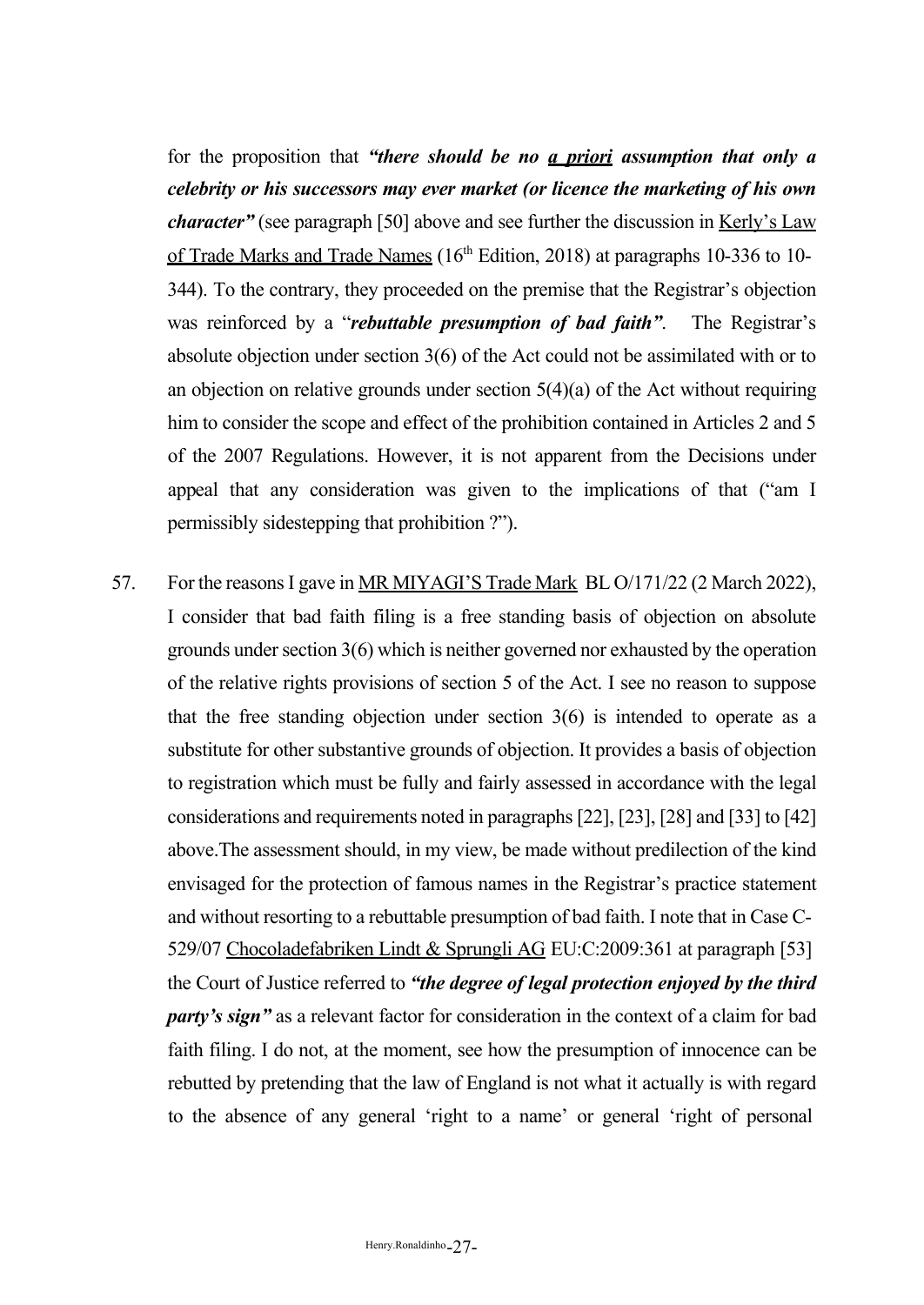portrayal'. However, it is not necessary for me to come to a conclusion on that particular point in order to resolve the appeals before me and I do not do so.

- 58. Section 47(4) of the Act provides that: *"In the case of bad faith in the registration of a trade mark, the registrar himself may apply to the court for a declaration of the invalidity of the registration."* The Registrar is not permitted to determine whether the bad faith filing objection which he himself has raised is well-founded: he is required to bring the matter before the court for independent and impartial determination with all appropriate procedural safeguards in place for the protection of the rights of the proprietor of the contested trade mark registration. This operates in situations where the relevant trade mark application has been published for the purposes of opposition under section 38(1) and then proceeded to registration either without being opposed or after surviving any opposition which may have been filed under section 38(2). I make two observations at this point. First, when the Registrar is deliberating on whether to apply to the court under section 47(4), he is in a position to take full account of the fact that no one else has (successfully) objected to the trade mark application using the inter partes procedure for opposition under section 38. Second, the Registrar is able by means of an application to the court under section 47(4) (which can, in principle, be made as soon as the trade mark in question has been registered) to exercise vigilance and control in relation to matters of the kind referred to by Henry Carr J in Trump International and do so adversarially without embarking on any departure from the basic principles and safeguards applicable to independent and impartial judicial determination.
- 59. The pre-grant procedure for opposition under section 38 is designed to operate adversarially, with the Registrar being the independent and impartial tribunal entrusted with the task of adjudicating on any bad faith filing objection which the parties to the opposition may have raised for determination under section 3(6). I say "the<sup>"</sup> independent and impartial tribunal because oppositions to registration must and can only be brought and pursued to a determination in the first instance by means of proceedings commenced in the Trade Marks Registry under section 38 as part of the registration procedure laid down in sections 37 to 41 of the Act. It is not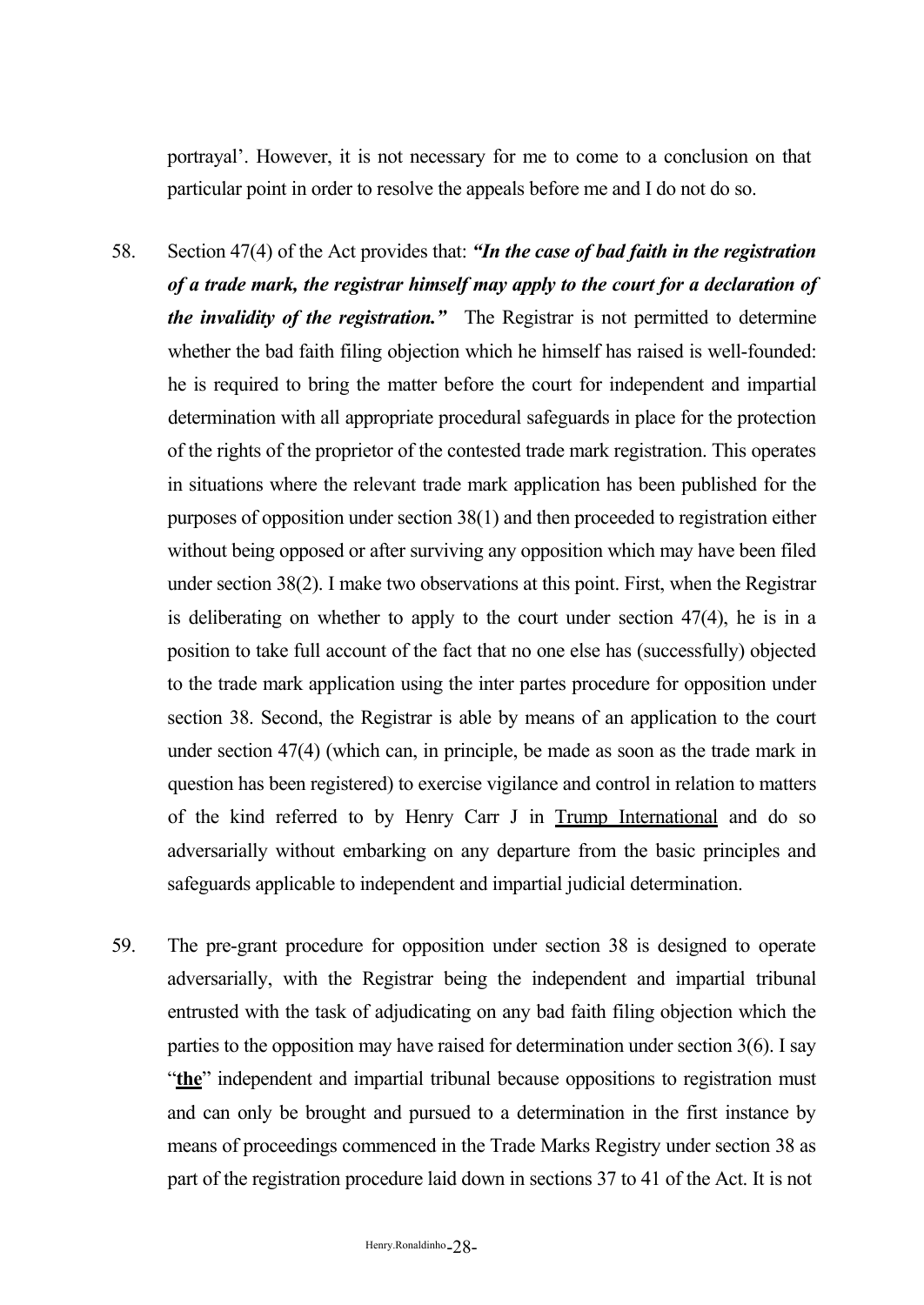possible to initiate applications for registration or commence opposition proceedings before the court. Moreover, the Registrar has no power to refer pending applications for registration or pending opposition proceedings to the court for determination (c.f. the power of referral to the court conferred on the Registrar by section 46(4)(b) in relation to pending registry proceedings for revocation and by section 47(3)(b) in relation to pending registry proceedings for invalidity).

- 60. I think it is procedurally asymmetrical to suggest that the Registrar's practice statement stands as a platform for protecting famous names on the basis of which he may of his own volition raise and determine a bad faith filing objection to an application for registration before it has been published for the purposes of opposition under section 38(1). By acting in that way, the Registrar becomes an adversary of the applicant for registration outside the scope of the power to act adversarially which section 47(4) of the Act expressly confers upon him. Moreover, he does so at a time when he ought not to be compromising his ability to act as an independent and impartial tribunal in any opposition proceedings which might be brought under section 38(2) on the basis of bad faith filing after the application for registration has been published under section 38(1).
- 61. An application for registration is an object of property under sections 22 and 27(1) of the Act and protected as a possession for the purposes of Article 1, Protocol 1 of the European Convention on Human Rights: Anheuser-Busch Inc. v Portugal (2007) 45 EHRR 36; CE:ECHR:2007:0111; paragraphs [73] to [78].
- 62. On orthodox principles, a decision of the Registrar determining the legal status of an application for registration in the exercise of his powers and duties under the Act falls to be regarded as a quasi-judicial decision. He is required by section 6 of the Human Rights Act 1998 and Article 6(1) ECHR to act so far as possible as an independent and impartial decision taker in that regard. I do not accept that paragraphs [54] and [85] of Trump International can or should be interpreted as permitting or requiring the Registrar to depart from that fundamental principle of judicial decision taking. His duty to carry out what the Court of Justice has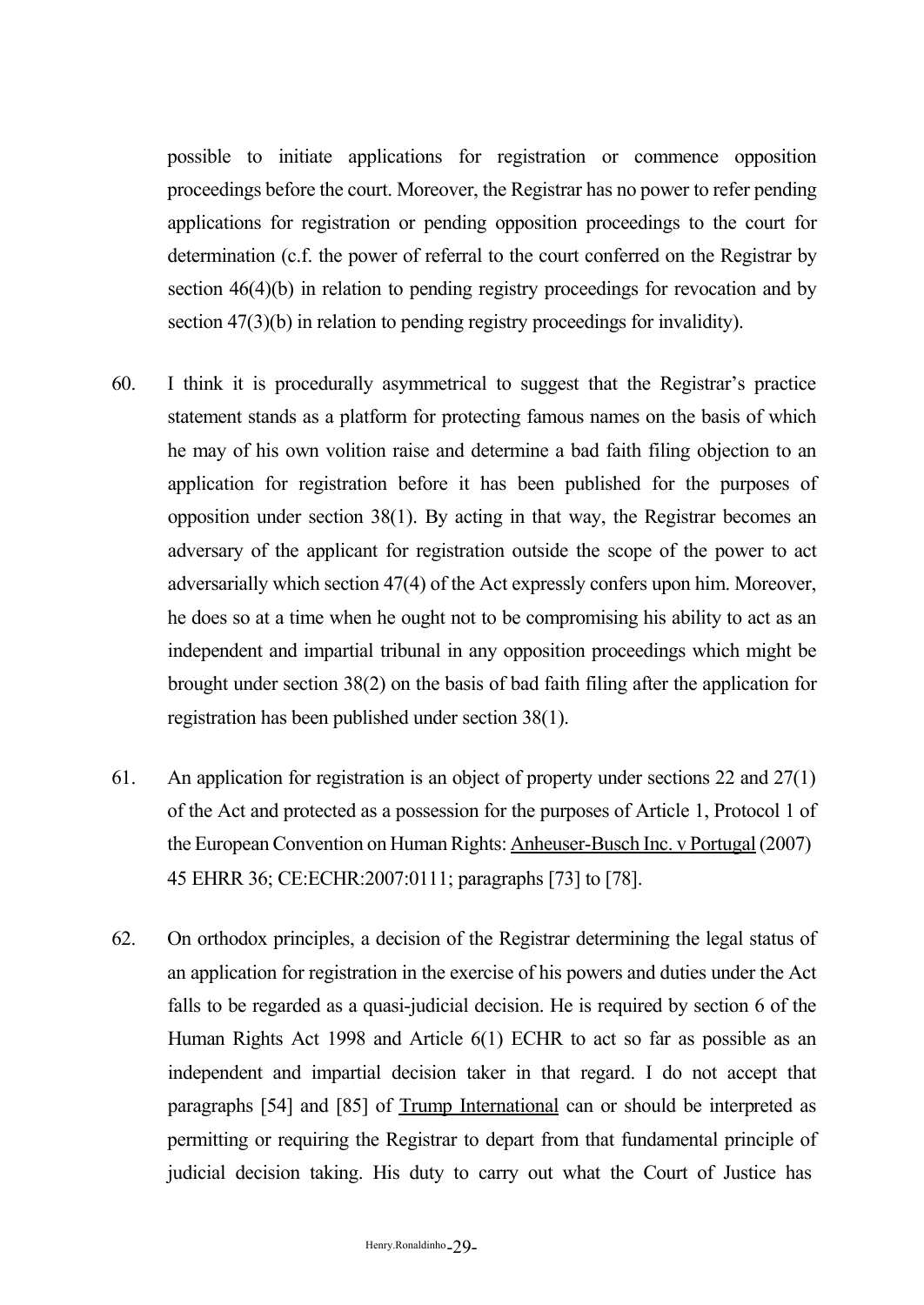emphasised should be a stringent and full examination of trade mark applications for registrability also provides no justification for departing from that fundamental principle.

- 63. There has never (so far as I am aware) been a time in the history of trade mark registration in this country, from enactment of the first trade mark registration statute in 1875 down to the present day, when the Registrar has carried out *ex officio*  investigations for the purpose of examining trade mark applications for conflict with **earlier unregistered rights**. The Registrar's duty of *ex officio* examination for conflict with **earlier registered trade mark rights** existed in one form or another in successive statutory provisions running forward from section 6 of The Trade Marks Registration Act 1875 to section 37(2) of the Trade Marks Act 1994. However, section 37(2) of the 1994 Act ceased to have effect on 1 October 2007 by virtue of Article 3 of The Trade Marks (Relative Grounds) Order 2007. The Registrar has not since then been under any statutory duty or obligation to object to applications for registration for the protection of earlier registered trade mark rights. Pursuant to Article 4 of the 2007 Order and Rule 14 of the 2008 Rules, he gives notice to persons affected by what he would or might previously have objected to as conflicts with earlier registered trade mark rights and leaves it to the persons concerned to decide what (if anything) they wish to do about that.
- 64. In the present case, the Registrar's objections to the Applicant's trade mark applications No. 3587268 (HENRY), No. 3591582 (CLARK), No. 3591586 (WALLACE) and No. 3595047 (RONALDINHO) involved *ex officio* examination with a view to establishing whether these were the names of famous individuals who might themselves have made a claim for bad faith filing based on the Registrar's practice statement. This was what I would describe as a targeted examination procedure: the investigations were, in substance, directed to examination of the trade mark applications for conflict with **unregistered rights** and they were, in substance, undertaken with a view to rebutting the presumption of innocence or (as the Registrar maintains) establishing a rebuttable presumption of bad faith. This is not,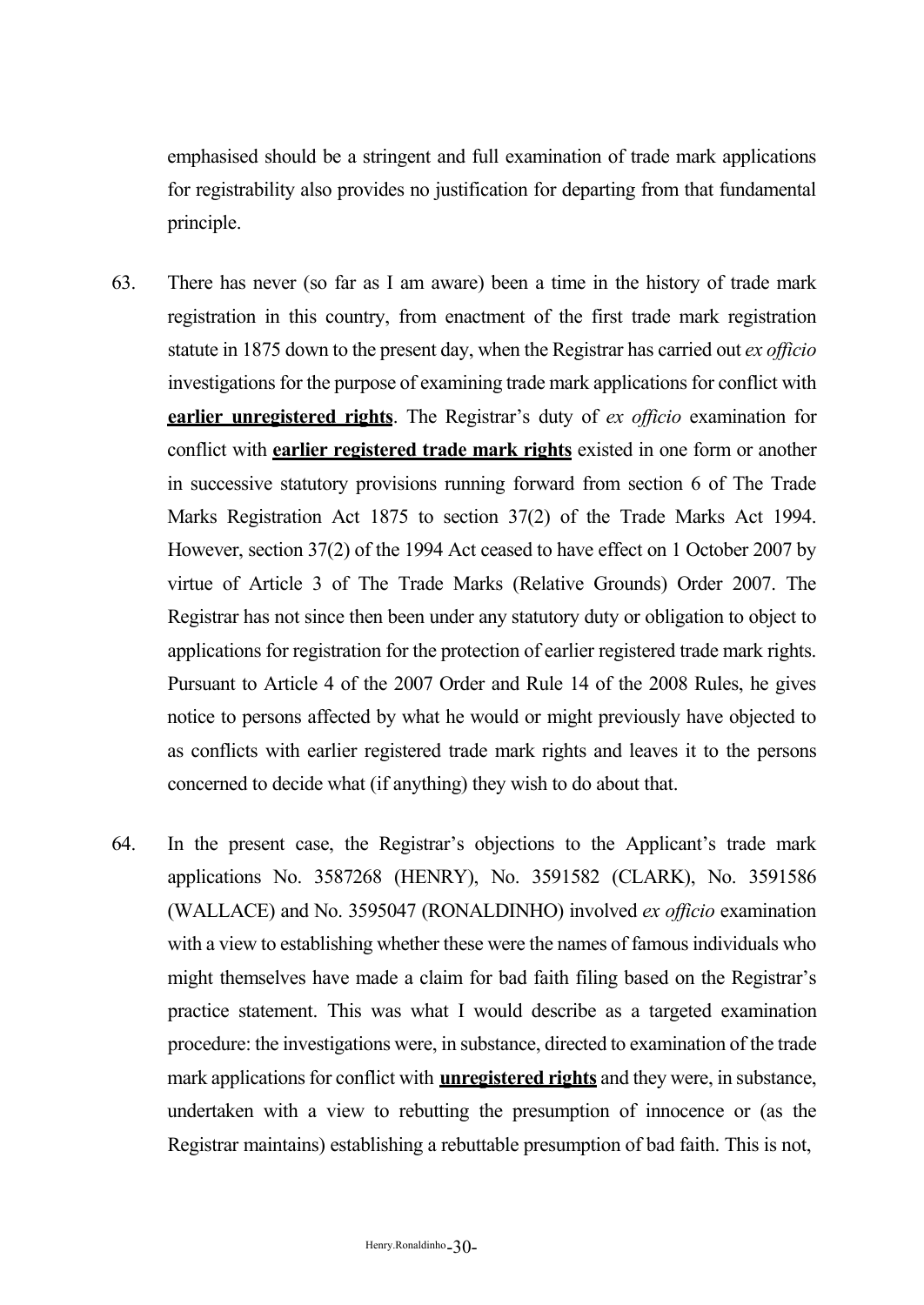according to my understanding, a process of *ex officio* examination to which trade mark applications in general are subjected.

- 65. I am well aware that the examiners in the Trade Marks Registry carry out searches for the purpose of enabling them to assess whether signs are eligible for registration as trade marks in accordance with the absolute requirements of the Act. Nothing I say in this Decision is intended to question their processes and procedures for assessing the registrability of signs as such. The point at issue in these appeals is not the registrability of the signs as such: there is no suggestion that they are, in themselves, unregistrable. The issue before me relates to the *ex officio* examination of the Applicant's behaviour for the purpose of deciding whether it was acting with *"a dishonest intention or other sinister motive involving conduct which departs from accepted principles of ethical conduct or honest commercial and business practices"*. Metaphorically speaking, the Registrar acted as "investigatorprosecutor-judge-jury-executioner" in relation to a serious accusation which he himself had raised against a person entitled to the benefit of a rebuttable presumption of innocence.
- 66. For the reasonsI have given, I consider that in the cases before me a legally deficient practice statement was enforced by the Registry in a procedurally unacceptable manner.
- 67. To be clear: I am intentionally saying nothing about what the outcome would or might be if any objections to registration were to be raised by Henry or Ronaldinho (or any economic operators connected with either of them) in relation to the trade mark applications in issue on these appeals; and by the same token I am intentionally saying nothing about the significance or otherwise of Mr Dear's statements at the hearing before me (Transcript p.50, line 20 to p.53, line 18) to the effect that the trade mark applications in issue were filed along with other trade mark applications for the purposes of a project which would as well as being a commercial enterprise, involve providing financial support for football players from the past and their families.